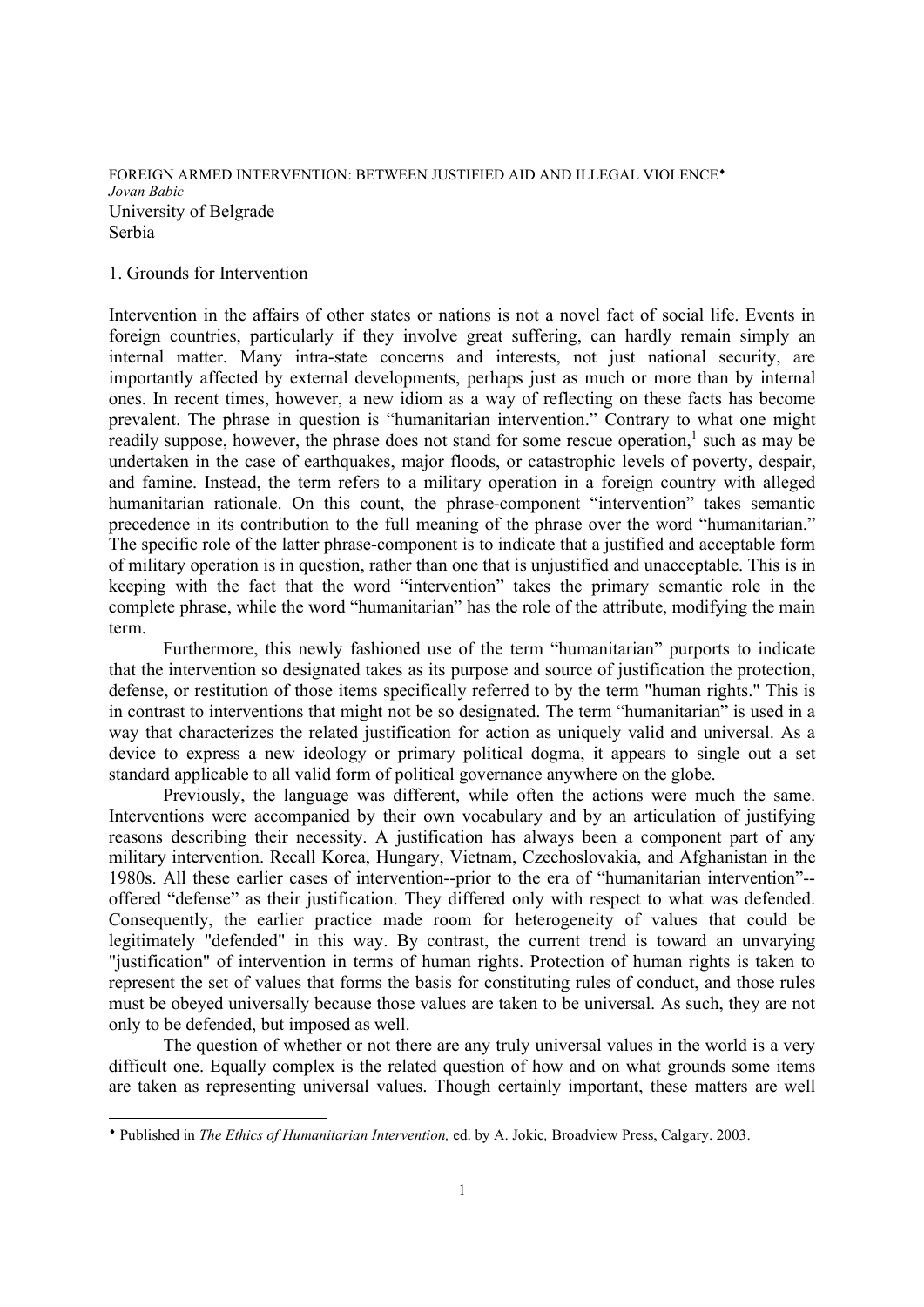beyond the scope of the present study. We shall instead narrow our attention to the legal realm and framework of possible justification of intervention. Specifically, the issue that will concern us is whether it is possible to regulate the practice of humanitarian intervention so that it would be legal or illegal according to some previously specified conditions. To be precise, the attention will be on whether or not the emphasis on "human rights" can furnish the requisite universalvalue foundation for such justification. Certainly, some values we are dealing with are universal by their very nature. These are moral values--for example, those embodied in the concept of (self-)defense. Others, presumably, are not universal, such as, among others, political values--for example, those embodied in the concept of the "right to self-determination." In the human rights ideology, however, no room exists for distinctions of this sort, for it assumes that *all* values from some set (as yet not adequately defined) are universal and binding.

 This presumption that "human rights" represent some set of universal values in fact indicates their specific ideological purpose: to create an atmosphere of self-evidence. In this context, self-evidence assumes the place of explication; that is, the process of offering (sufficiently) good reasons for humanitarian intervention (in some concrete case) proves redundant. The appeal to self-evidence--a form of reasonless (gratuitous) acceptance--is by no means a novel scheme of political justification. As with doctrines based on divine revelation or validated by a sacred book, self-evidence functions as a form of reductionism absorbing all reasons from a list supplied in advance. Additionally, it is assumed by the indoctrinated that this list is well defined and complete. This explains a sort of nervousness among "believers" when what is taken to be obvious is put in question or when reasons for it are demanded, for all the reasons have already been given in advance, and any reasoning may require only a simple deduction.

 Prior procedures for justifying armed intervention exhibited the same structure, relying heavily on the mechanism of self-evidence. What is novel with appeals to "humanitarian" interventions is that the argument offered for codifying the right of intervention within international law exhibits hitherto nonexistent uniformity. The previous era's justifying reasons for intervention, given in terms of a "defense" of some value--rather than its "protection" or "promotion"--always enjoyed a certain heterogeneity, in that the values that were defended did not require prior definition as universal values. Instead, the defense of a given value was a matter of law and was justified on a legal basis. This was not the case only when a party defended itself, but also in the instances assistance was offered to the parties requesting such help based on an already well-defined right to self-defense. These were almost always legal governments experiencing some form of attack (internal or external). Unable to secure protection on their own, they sought outside help (e.g., South Vietnam or Afghanistan). However, different reasons might have been operative as well--for example, the violation, or perceived violation, of some previously agreed-upon obligations that were deemed so binding that their violation could serve as a sufficient justifying reason for intervention. (An example of this sort might be Czechoslovakia's attempt to abolish the "binding orthodox path of socialist development" in 1968.) In any case, up until very recently the cases of purportedly justified foreign armed interventions were not designed to defend (or one might better say, to promote and protect) some uniformly defined and invariable value.

 A characteristic feature of our world, however, is its heterogeneity of accepted values. Hence, the universalistic position defined in terms of the presumption that some specific set of values is universally valid proves inadequate. If this stance, so appropriate in morality, were allowed in politics, a sort of uniformity in the world would be produced, threatening the plurality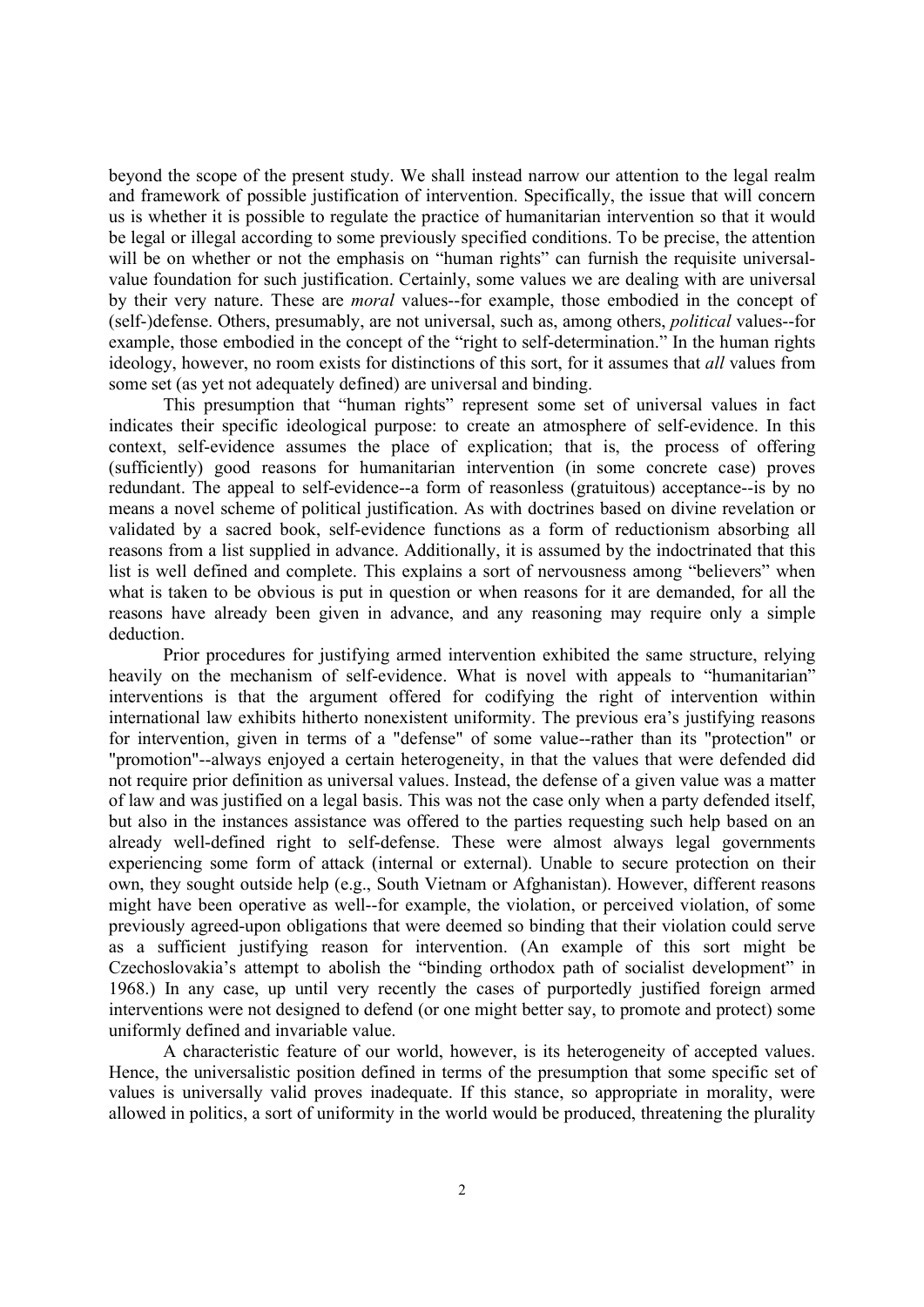of cultural and civilizational patterns that have served many people and their collectives as the basis for constructing the meaning of their existence. In any event, even to those who impose their civilizational matrix or their ideology onto others, this matrix or ideology represents the basis for constructing their own life projects and gives meaning to their lives. Sometimes the experience of identifying with a particular ideology is so intense that people are willing to spread their value matrix worldwide, often in the form of crusade-like fanaticism. Having respect for others, however, presupposes that they are free to articulate their own Weltanschauung in their own way, maybe even in quite a different way. So, assuming that respect for others is definitionally connected with the moral criterion, it seems that morality, being itself universal, requires not only the possibility of heterogeneity, but also its real presence in the world.

 In order to provide protection for this heterogeneity in the world any community of states must adhere to the rule that all states are in principle equals. This is the source of the right states have to freely arrange for themselves their internal affairs in accordance with their own traditions and histories. The restriction, of course, applies that this freedom must be harmonized with the freedom other such political communities, allowing them to do the same. Insistence on a uniform model of social and political life threatens both this heterogeneity and the possibility of political freedom. In order to avoid this danger, a set of very strong restrictions must be placed on interference in the internal affairs of other states. These boundaries must in the least be such that with regard to the distinction between intervention and interference they principally preclude the former and then establish clear rules or restrictions on the latter. All of this, of course, is covered very well in various conventions of international organizations (the UN and others) and in existing international law.

 This may seem deficient to those who reject any distinction between law and morality, who think a right which is not clearly morally justified is not legally grounded either. This position requires that in law, too, we must have a universally uniform decision-making process to determine what is right and what is not. In morality, as already mentioned, we have (or at least I am inclined to think we have) a universal criterion of evaluation, and its application in all situations should lead everyone to the same assessment. But in political matters, after all, things stand differently. Political questions deal with what human collectives articulate as their important and primary interests. These become community interests because of the value the group attaches to them. Consequently, they require special protection by means of rules that obligate all to respect them--on pain of sanctions--though those rules (even when legally articulated) are not or need not (and even cannot) be universal. Legal norms or laws lack universality. Their validity is bound instead by territory, just as their content is limited to the expression of a particular collective want albeit in some general way, i.e., collective legislative will. Laws give expression to what is wanted to be the case, rather than what *ought* to be so. Legal norms are to a much greater degree than moral norms an expression of human freedom and the related need that it not only be restricted (as in morality) but also guaranteed (by laws). These norms in fact express the constitutive or vital interests of some specific nation, a state, in essentially the same way political interests are articulated within some state, though they enjoy greater generality and aspiration to durability.

 Those interests may be diverse and have varied degrees of generality. For example, the interest in achieving self-determination--which could become the grounds for foreign intervention--may constitute itself in many different ways. If the sincerity of a desire to secede were the determining criterion of legitimacy regarding a secessionist claim (just as such sincerity is a necessary condition of legitimacy of other democratically expressed forms of collective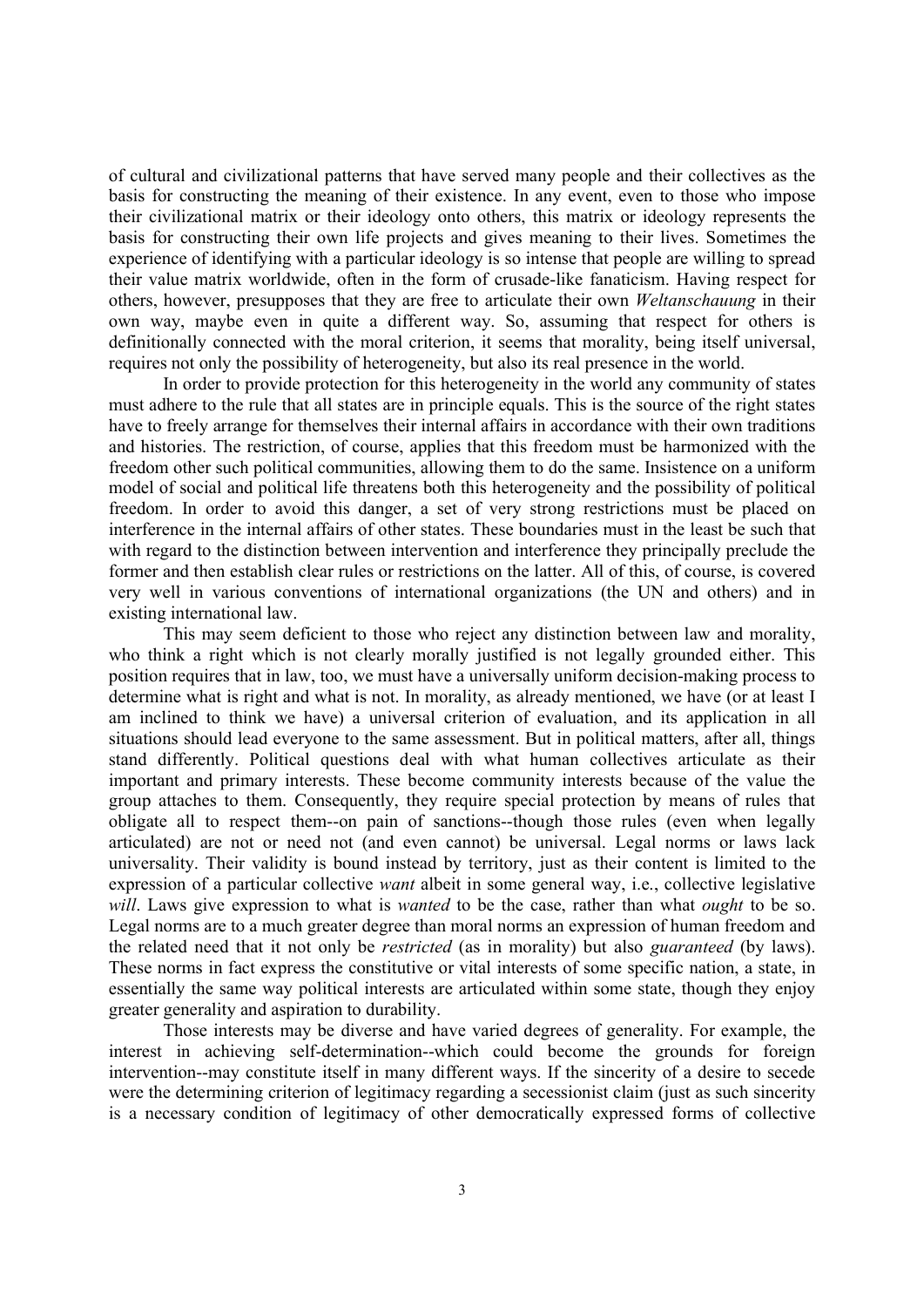will), we could never discern fully justified cases from those that are less so. It is perfectly clear, however, that not all such desires, and interests based on them, are equally justified. Nor is it the case from the perspective of third-party states--whether they are disinterested or have a specific interest in the matter--that every claim to self-determination is equally compelling regarding those states' capacity to offer support and assistance. However, unless the right to selfdetermination is included among the (presumed) universally valid and at the same time *legally* expressible human rights, there would be no obligation for, nor a right of, other states to assist secessionists in their quest to realize this right (no matter how "pure" and plausible their justification might sound).

### 2. The Right of Intervention: Is It Also a Duty?

The "right" of intervention isn't the same as its "justification." The former concerns its legal status while the latter is concerned with the question of whether or not there is a sufficiently good reason for intervening (i.e., if it is a good means for an adopted end). Hence, an intervention might be deemed "justified" even if this meant nothing more than that there were an interest (strategic, economic, or military) that could be satisfied by this means. In this sense every intervention is per assumption justified: it would be entirely unusual that an intervention occur for no reason at all.

 However, "right" could be understood here in a much more interesting way for the sake of ethical and philosophical inquiry: as a right grounded exclusively on a moral justification. In that case the nature of the relationship between the moral and legal orders will require exploration. To what extent is a moral justification as such a good or adequate basis for constituting a proper right in the legal sense? And to what degree then does this justification corroborate or nullify other kinds of justification and existing laws? However, if moral justification enjoys this kind of power, then a question must be asked about the ways of providing guarantees for its content and for its enforcement.<sup>2</sup>

 There are arguments that clearly rely on moral reasons to account for the difficulty or impossibility of achieving a legal articulation of a right to intervention, though the issue is the formulation of a legal precept and, therefore, belongs to the domain of ethical, not legal, analysis. Roughly speaking, there are good moral reasons that require law to be constituted in a way confirmed by a certain legislative will, that restrict the domain of its validity to a given territory, and that ensure that law is not reduced to morality. These reasons provide that whatever law amounts to, it ought to be "our law," i.e., it ought to give expression to a free democratic will of some people who are self-governing (and not subjugated under foreign rule without its consent). An "excess of morality," particularly if this "excess" finds its expression in law, leads to the road toward fundamentalism and totalitarianism because the "replacement" of law by morality is a process that may lead to the elimination of law. This clearly would be of negative moral value. The existence of law is among the demands of morality; its existence, among other things, is dependent on resisting the reduction of law to morality. The reduction of law to morality eliminates law and seriously undermines morality, demanding the enforcement of moral rules, and hence creates a context in which the criterion of moral evaluation is enforced, in contradiction to its normal application.

 Now, the term "right" refers to a notion that appears essentially vague: one implication of "having a right" is that one need not exercise it, i.e., one may freely choose to forsake it. This, however, cannot be the case with a right asserted by the phrase "the right of intervention." This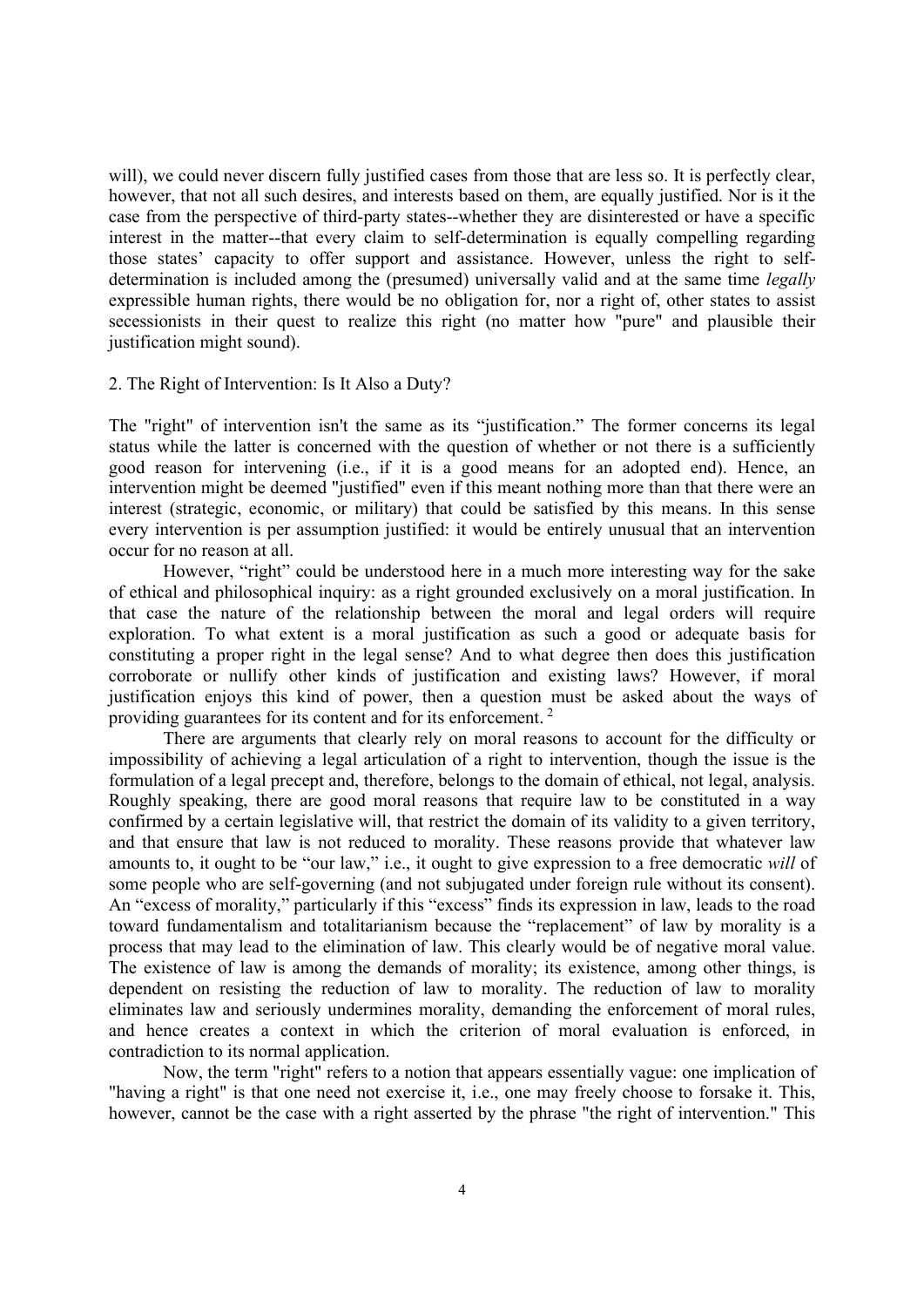right, if it is one, should not be one that could freely be forsaken, for it would not be a prima facie right, but a right based on a sort of exception: the prior *prima facie* prohibition of precisely the sort of action that is here claimed as a "right," i.e., the principled prohibition of intervention. Here we find an interesting dialectics: having a right to exemption from such an important prohibition implies a very strong justification to do just that. Intuitively, it seems plausible that such a right may exist only if it is at the same time also a duty.

 For example, I have a right to enter into contracts, but this imposes no duty on me to do so. I am free to enter into contracts or not (or "sign on the dotted line or not,") as I please. But this right is not grounded in a (justified) exception, as would be the case with, for example, the right of intervention. This entire argument is based on the assumption that there is a difference between permission and prohibition: while no additional explication is needed in cases of permission, it is always needed in cases of prohibition. However, when a permission is parasitical on an antecedent prohibition, as in the case of the "right of intervention"--or for example the permission to kill in cases of capital punishment or self-defense (which are parasitical on an antecedent prohibition of killing)--then it is reasonable to suppose that such a permission<sup>3</sup> also amounts to a duty. It is not simply a right, in the sense that it is left for me to choose whether I would assert it or not in any given case. Therefore, if in some concrete case there should exist the right of intervention, then it ought to be the case that there is also a concurrent duty to intervene. Could this ever be the case, and if so under what conditions? These would be those *very rare* cases when not only a reason that may feasibly constitute a right to intervene exists, but also a concurrent duty to do so, and when this happens the right would in fact result from the coinciding duty. The right to intervene represents a duty to intervene precisely because there is an antecedent general prima facie duty of nonintervention. Consequently, this right cannot be a right in the usual sense affording one a (normative) choice to "exercise" it or not. This indicates that in a concrete case there might exist a compelling justifying reason for this action even though it is always *prima facie* unjustified.

# 3. Sovereignty

We live in a world made up of nation-states. While the issue of how states operate cannot be addressed here, we must focus on the aspect of their sovereignty. The world made of states cannot function without a regulative idea contained in the notion of sovereignty. This idea has two basic components. First, certification in the form of people's will is required for the validity of state law. This will<sup>4</sup> defines a collective that forms a state on a given territory delimited and configured by its borders. Second, the presupposition of the universal recognition of sovereignty among states makes international relations a practice that incorporates an element of following rules. A world order, consequently, is an altogether different sort of thing than the Hobbesian "state of nature" conceived as a perpetual war of each against everyone.

 The regulative nature of the idea of sovereignty embodies a problem, however. On the one hand, there is the inclination toward seeing the rule contained in this idea as constitutive in nature. Otherwise, it would not be binding to a sufficient degree. On the other hand, an unlimited, absolute sovereignty is not possible. This mechanism of recognition presupposes a sort of inter-dependence, and only through the workings of this mechanism is a state perceived- and perceives itself--as a sovereign state, rather than merely an entity that aspires to that status. Mutual recognition makes possible the transition from a desire or demand for sovereignty to the status of a legitimate sovereign power. Sovereignty rests on the recognition from other members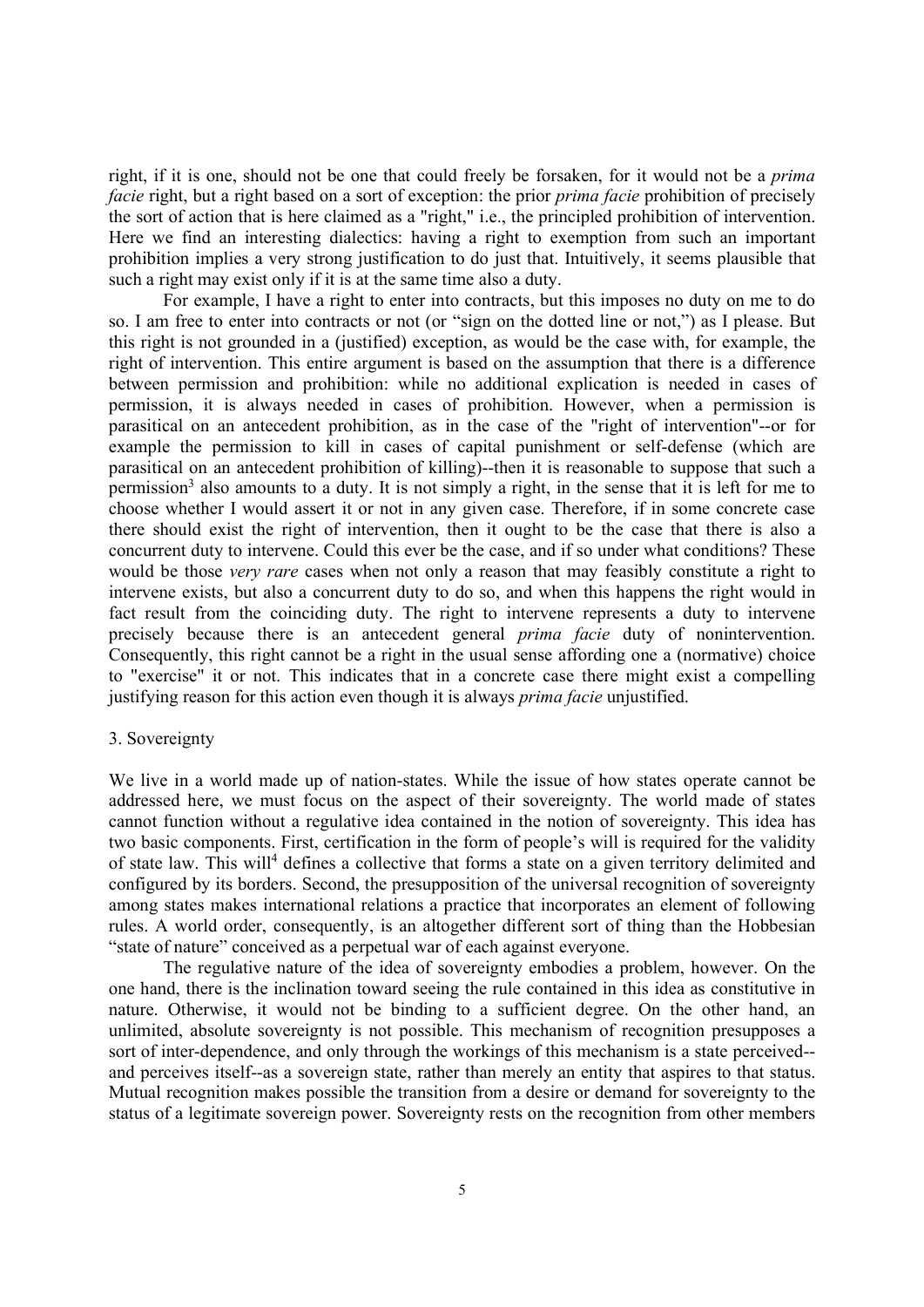of the international community, but prior to that on the loyalty of those who are subject to the laws of that state. Hence, a double acknowledgment is required, though in different ways: the state needs both assent from those subject to the law, and recognition from other states that those laws are legitimate rather than arbitrary expressions of will in an arbitrary distribution of power.

 This mechanism of recognition presupposes mutuality or reciprocity, and only through its exercise can a state become perceived--and perceive itself--as a sovereign state. It is a distinguishing factor demarcating sovereign states from entities that are merely embodying a pretension to this status (a pretension that might come in the form of a wish, a demand, etc., rather than representing a sovereign and legitimate power). A pronouncement is not sufficient in these matters; various conditions must be met, among them recognition from other like entities. Otherwise, how could the municipal laws in another, foreign, country be treated as actual laws rather than an expression of fortuitous decisions within a given constellation of power distribution? Though they are not laws for me, they are laws for someone else, and per assumption this is so in the very same sense that the laws of my country are laws for me. Another condition is that the rules that may become laws must themselves satisfy a series of conditions in order to qualify. The final source of their validity, however, is political will, which constitutes a legal person from a collective. A tacit presupposition that not everything could be an accepted and tolerated rule functions as a natural law that boundaries must exist for the process of conceiving, articulating, and formulating rules, though it is never stated where these boundaries exactly lay.<sup>5</sup>

 However, be that as it may, sovereignty necessarily incorporates the attitude of acceptance that others may be different. This is in fact a form of tolerance that allows others the option to be different whether we find this pleasing or not (more on this later). Sovereignty refers to the authority and capacity to enforce laws on a territory, which crucially includes protecting the established order as lawful. However, what is important for us in regarding the meaning of the term "sovereignty" is that it also stands for a specific attitude--it is precisely the previously mentioned attitude of tolerance that warrants others the freedom to be different, to be their own masters. Intervention represents exactly the opposite: in its meaning it includes the presumption of authorization to cancel out precisely the entitlement embodied in one's sovereignty--or in case of human rights ideology to ignore sovereignty entirely.<sup>6</sup>

 It is hard to imagine, however, that international peace is possible without mutual recognition of states as such. If the achievement of peace has moral value, then this implies that one must accept the condition that conflict resolution must not take an arbitrary form. Use of force would be an example of such an arbitrary form of conflict resolution, as it would be subject to the fortunes of a military action, since victory is never guaranteed.<sup>7</sup>

 The increasing interdependence among states in the world is often cited as a justification for restricting sovereignty.<sup>8</sup> But interdependence as such is not incompatible with sovereignty: sovereignty in fact is grounded in recognition by others. Viewed from the perspective of international affairs, sovereignty represents a rule placing limits on foreign interference. Its role on the domestic level is, however, much more important: sovereignty expresses the presupposition that there really exists a source of authorization for the state to enforce the laws. Sovereignty is what secures the validity of the laws enforced by the state. It makes redundant demands that laws must be continually revalidated. The pluralism of states is what precludes the adoption of a specific value system, decided on in advance, as a necessary condition of legitimacy for every political order or state. A value with the special status in this context is the presupposition that valid current laws are *our* laws and not some foreign ones.<sup>9</sup> A demand for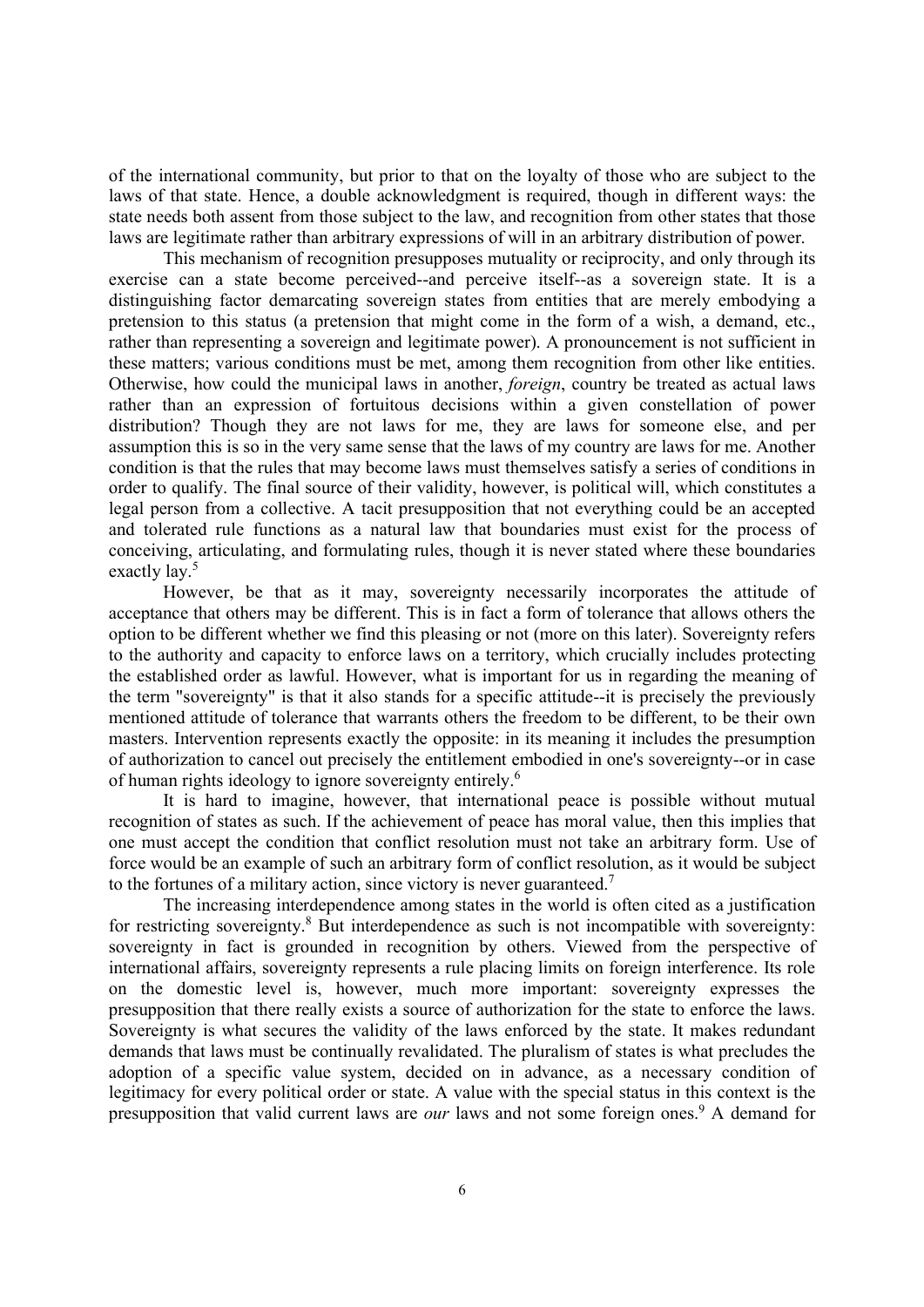such an overriding value as a condition of legitimacy is in effect a demand to make the world, the whole world, uniform. According to such a view only regimes of a specific type--those representing the victorious (whether through elections or revolution) "democratic forces"--can have legitimacy.

 But what regimes would these be? Are they those that have succeeded in being labeled "democratic" at the international level--even though this implies nothing about whether or not they are necessarily at all different from those that are not so labeled or indeed essentially like those that are uncontrovertibly such (i.e., democratic)? Such a requirement would not be novel. However, it does not greatly affect the basic problem: how can and should the power enforcing the laws be constituted? It appears that an important condition for that constitution is that the laws are in the first place perceived as the laws (even if as unjust ones) by those who are to be subjected to them, which implies that they are perceived as "our laws." How else could they be connected with any concept of justice? (If those laws were to be enforced by some extraterrestrial life--be they angels themselves--this would not be experienced, nor therefore embraced, as one's own law. Here lies an essential difference between law and religion: the law, whatever it may be, is specifically ours. Without this sort of loyalty there is no real possibility of the legal expression of any norm as "democratic"--foreign laws are constituted by foreigners, and we had no role in their constitution.<sup>10</sup>)

If it were any different, the following question would arise: who is to make decisions regarding which regimes are legitimate, and who is to be recognized as having the right to impose laws that would be recognized not only as "ours," internally speaking, but also as "alien," speaking from without? Is this to be decided domestically or from outside? If the latter, who would be in a position to make such a decision? Those who stand ready to use any means possible, including violence against people in other countries in order to decide on their behalf not only what their definition of "good" should be, but also what their "true interests" are? This approach implies global governance that requires a working world authority along with proper tools for implementing its goals, such as a world bureaucracy, world police, etc. No state, it seems, would have a right to be exempt from such an external treatment. Quite the contrary: all state-agents would have to be subjected to a continual validation process to ensure that they remain on the right path. Hence, a (world) police would play a significant role and would be endowed with immense authority. This would be in fact a political police with the authority to correct all who mistakenly refuse to listen to the official reasons why they must undertake certain actions deemed good. To be successful, this police must be equipped with the mechanisms, resources, and force of a true army. It would have to be powerful enough to enforce the peace according to the definition of "good" which concurs with these reasons. In its structure and constitution, it would look like an army while it would really be a police force, a "world police."

 We must not allow this to confuse us, however. A "world police" globally authorized to enforce "political orthodoxy" would necessarily obliterate any difference between an army and the police. Its obligation to continuously search for "improprieties" would make this armed force intensively present in the social life of people. A militarized world would emerge along with a total negation of its civil character. Democracy, understood as power over oneself, however, is surely better depicted by virtue of this civil character than by becoming transfigured into a militarized-police supervision of how people think and act. This civil character, however, is fundamentally characterized by trust in others' thinking processes and actions. In the absence of clear evidence to the contrary, it is to be presumed that others' ways of thinking and acting are not wrong. This presumption of innocence, rather than of possible guilt, is what constitutes the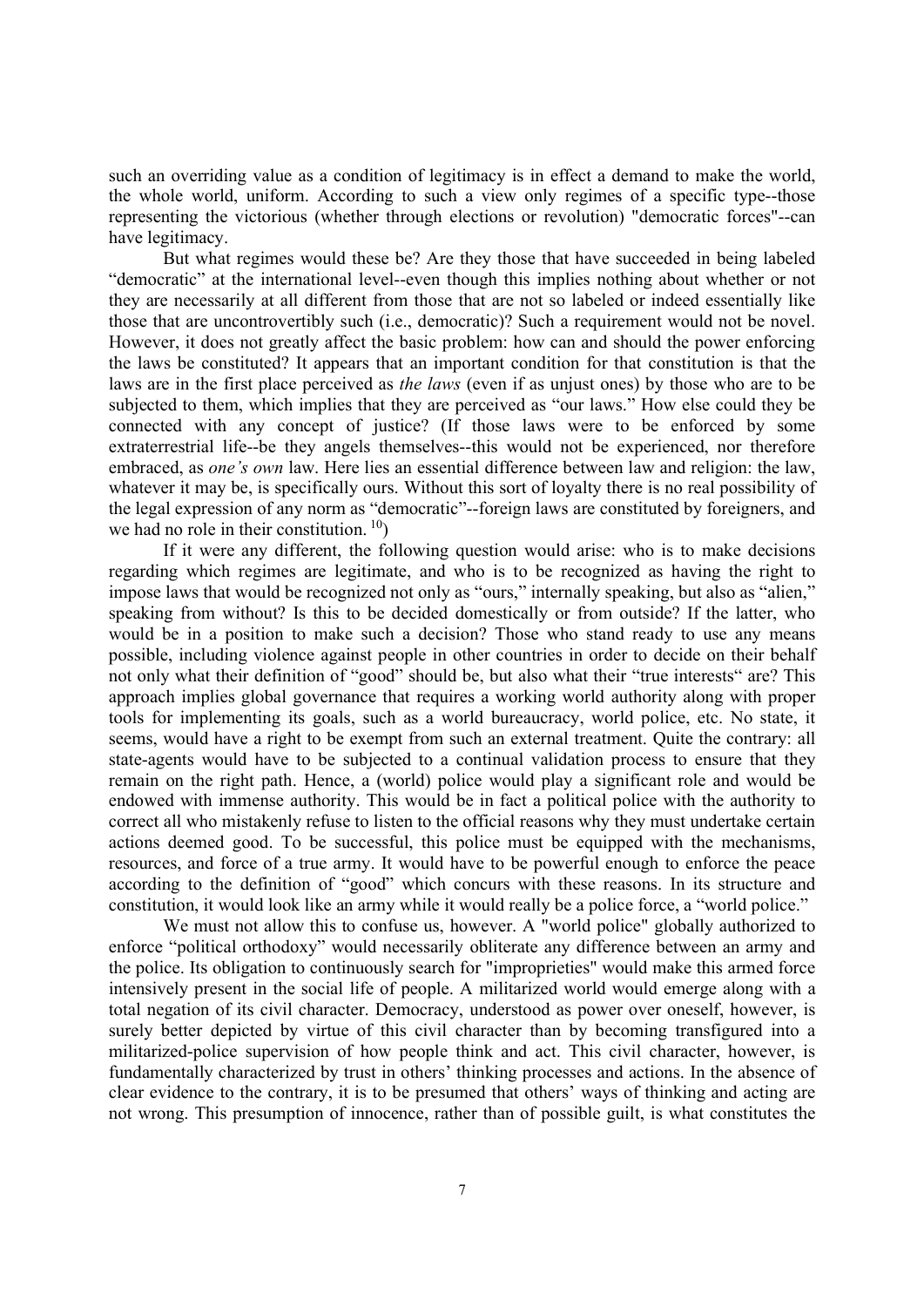civil character of a democratic state, which would be obliterated if a world state were to exist.

 Threats, blackmail, and humiliation do not provide a proper context for respecting this presumption of innocence, not only at the domestic but also at the international level. What would remain of tolerance in the case of the development of a world police monopoly of this sort is not hard to imagine. It would not be a matter of just a monopoly--the main purpose of such a political police would be to scrutinize, continuously and in detail, everyone's orthodoxy and political correctness. Within such an environment tolerance would surely become something insupportable (as has often been the case throughout history).

 Furthermore, resorting to force always leads to the incertitude of the outcome. How could one be sure that the use of force would produce exactly the desired result as a lasting situation? As a result of internal limits, force can only produce external compliance. The external compliance, however, does not come with any sincere conviction in the validity of the set goals, nor in the reasons for those goals, thus making the legitimacy of such practices questionable. If the condition of sincerity is introduced as a feature that gives final meaning to the attitude of accepting some value, things only get worse, for a resort to force is no means of fostering (or generating) sincerity. In this regard, force is powerless. Resort to force as a pattern of behavior leads to greater latitude in its use. The decision to use force often means forsaking other means of influence that may be superior though perhaps slower. The abandonment of these other forms of mutual associations--the reduction of everything to force--produces a mentality of obedience and submissiveness as well as a system of expectations within which the fear of punishment has a constitutive role. This would become the dominant feeling in place of a more comfortable attitude that punishment may naturally follow if one does wrong, but that it is equally natural to expect that one would not do wrong.

 If validity of laws depended on consent from or approval by a heterogeneous source (someone presumed more powerful), then no true state authority could emerge. If states had no other venue for constituting their legitimate (domestic) authority except through acquiescence from some world super-power, then there would no longer be any valid or reliable authorities, for it can be assumed that such "acquiescence" would be forthcoming only if there existed an active interest to do so on the part of the super-power. This further implies that all characterizations of such authorities, except the momentary aptitude vis-à-vis the super-power, are entirely irrelevant. The very same items clearly approved of (in a particular time or place) could as easily become disapproved of or even actively condemned depending on (the latest) decisions of those who have the power to present their own interests as sentiments expressing the only relevant criterion of justice. Such essentially private justice could hardly function as a suitable or valuable foundation for constructing international legislation.

 It is opportune at this point to raise the question of punishment's role as a component of intervention. The literature on humanitarian intervention entirely ignores this consideration and perceives humanitarian intervention as essentially only a rescue operation. This is to be expected and is a sure sign that humanitarian interventions should be allowed to occur only under the tightest restrictions. However, the logic embodied in the justification of humanitarian interventions we have experienced so far indicates that insisting on this constraint would amount to abandoning the mission humanitarian intervention was set out to accomplish, and hence it would be unjustified and irrational. This same logic yields the postulate of a justified punishment when human rights had been violated or democratic institutions (despite serious encouragement) were not introduced. So, the logic goes, if humanitarian intervention is justified, then a corresponding punishment for causing conditions that made the intervention necessary must also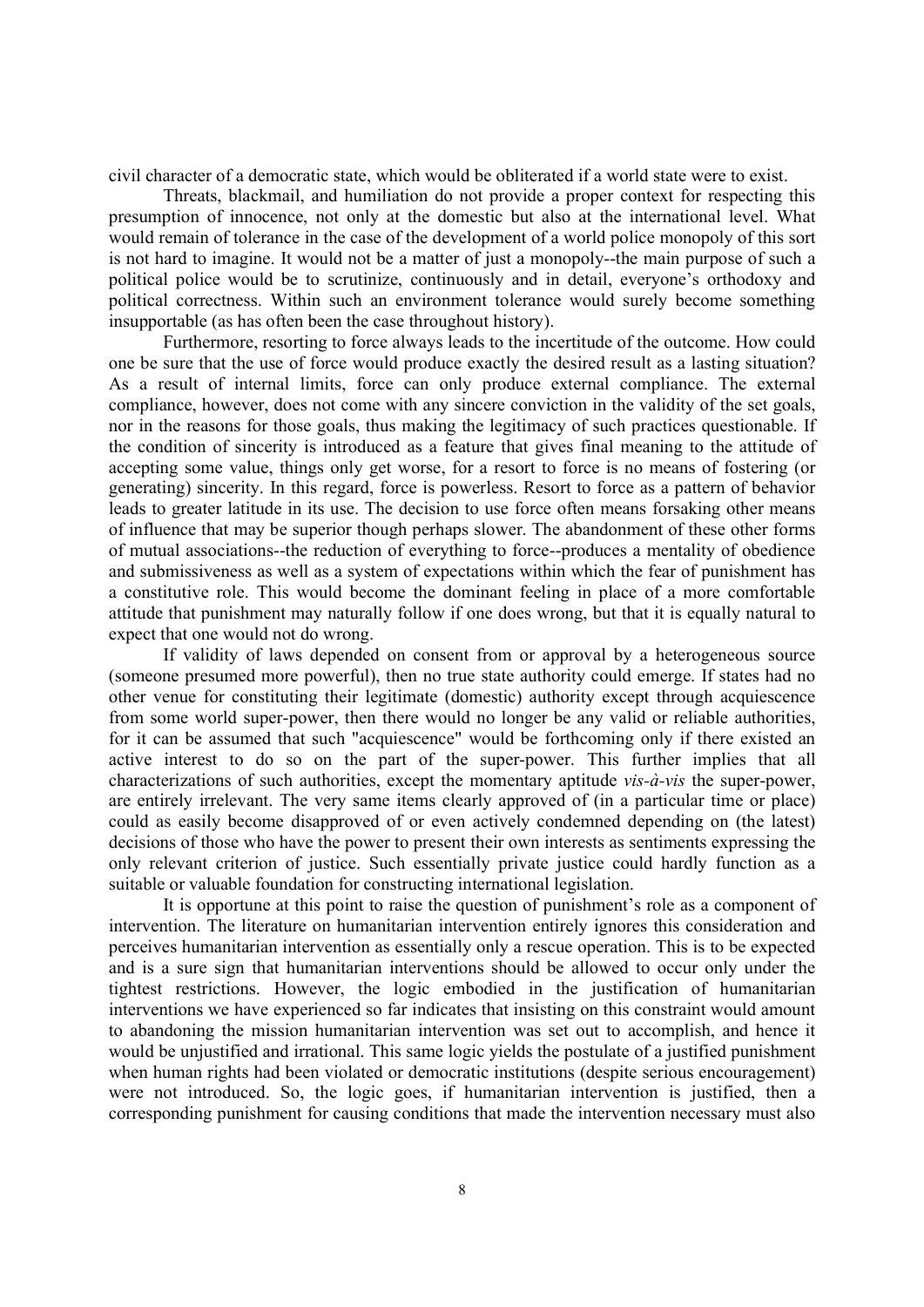be justified.

 But what must international law (and the world order) be like to make this possible? A state could only be punished if the following two conditions apply: (1) it actively fails to recognize the independence of other states, expressing this by engaging in an aggression, and (2) it is then successfully defeated.<sup>11</sup> Both of these conditions would be necessary (as was the case of for example, Germany at the Nuremberg trials). Punishment would then have to incorporate, among other things, the modification of that state's constitution, by explicitly introducing in the defeated aggressor's new constitution a clause recognizing the universal principle of nonaggression. Only in this fashion could a principle be shaped according to which force, even though a necessary component of law enforcement, could not as such become a rule itself.

 There is a serious problem here, however. If there were no supreme coercive force- currently nonexistent in the international legal order--then, if we want to be consistent when humanitarian intervention is at stake, the following question arises. Is it permissible that a state meeting the conditions for punishment become the subject of attack by any country willing and able to engage in "corrective" activities aimed at "ameliorating" the state of affairs in that country? How could this amelioration be achieved? Can this action really be only corrective in nature? Would it not be, on the contrary, just a case wherein one country is rendering punishment on another? But how could such punishment escape the charge of amounting to private justice?

 Whatever else could be said about a world state and the authorization of the universal enforcement of human rights, the consequence would be a general militarization of the world. Politics itself would become militarized: on this prescription force becomes an acceptable, highly regarded, and desirable (should we also say inexpensive?) means for accomplishing the final goal. The general militarization of global affairs would lead to the practice of an intervention becoming, rather than exceptional, quite an ordinary matter, a simple pedagogical tool, as it were, in the inventory of the New World Order. In the world as we know it, this would indicate that the practices of sending American troops around the globe would become a much more common occurrence, unsurprising to anyone. $^{12}$ 

 Though common, the practice thus constituted would amount to an entirely separate and irreducible factor, and, while of crucial importance at the declarative level, it would not have a constitutive role. Hence, a theoretically interesting question arises: could this crucially important factor, necessary to make the entire scheme functional, not achieve the status of a constitutive rule (though de facto it would already function as such a rule)? What, in other words, is the source of this need--at least on the declarative level--to negate its constitutive nature? Is it, perhaps, the fact that what in this case functions de facto as law cannot function also de jure? Or, to put it another way, if it cannot be law also in the de jure sense--which is the sense in which a law must be able to exist--is the practice in the final analysis unjustified? Perhaps it is the case that the law could also be expressed in the de jure sense, but that this is not yet the case, which amounts to a normative claim that it *ought to be so expressed*. But could it be? Since this law would in effect be a global law,<sup>13</sup> would this imply that all states would then have a duty of selfannulment in order to comply with this law? Or would this duty be reserved only for those states that had yet to live up to its demands? Which states would these be--the ones that are too weak to mount a successful defense? Or those that are not viable but unstable to a point that they trigger a reaction--for, on earth, there could only exist those states which are capable of enforcing their (own) laws? $14$ 

 On the other hand, when considering who is a suitable party to intervene, there is not much force in the view that neighbors are unsuited to be mediators because of historically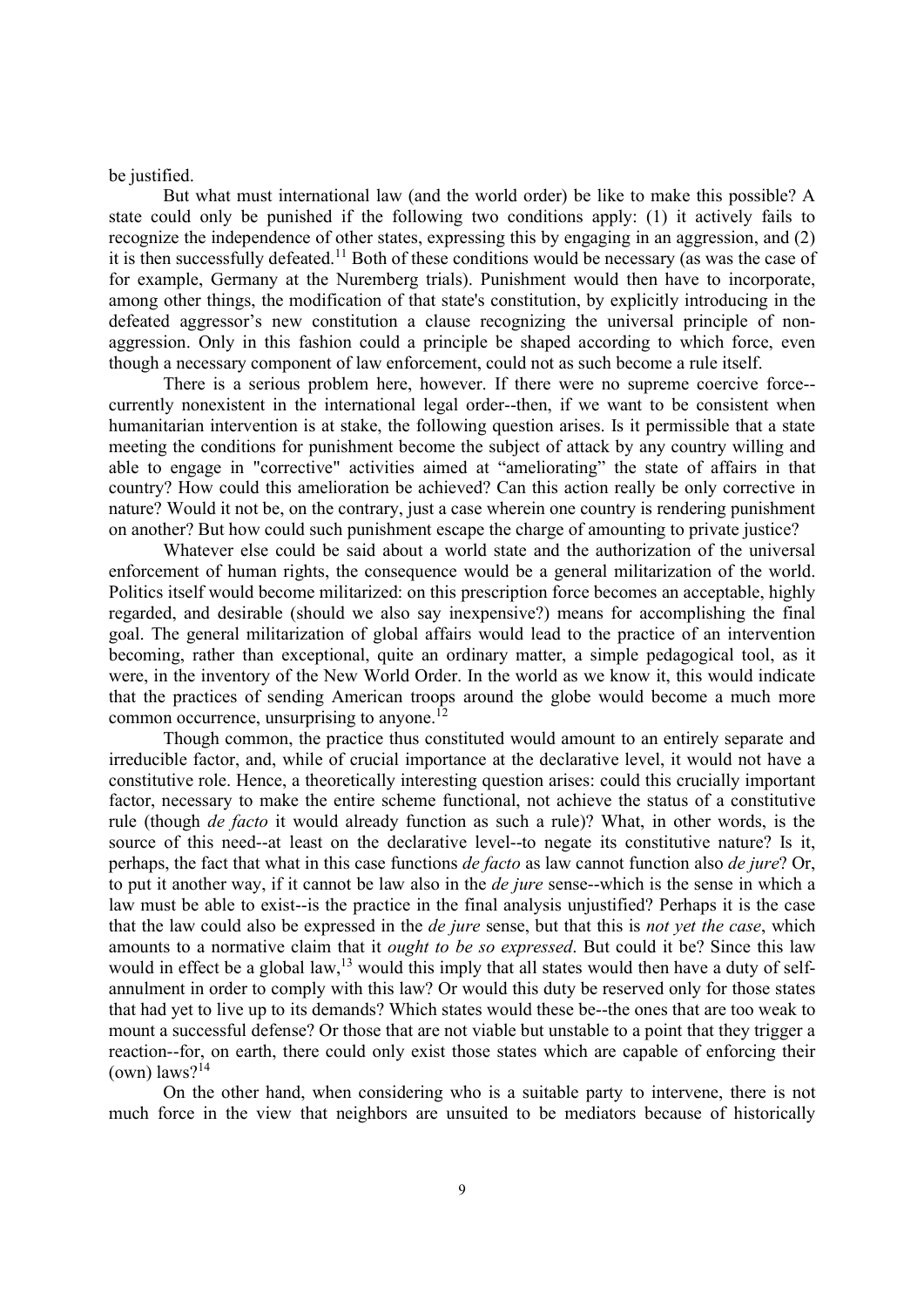accumulated biases.<sup>15</sup> Quite to the contrary, neighbors predictably are better suited to understand the problems at issue than those from half a world away who rely on schemes of justice patterned after their own ideas about what the world should look like. The latter cannot hope to grasp the subtle points of the conflict, those that are frequently crucial components, for conflicts most often arise as a result of small things. Unable to grasp the subtle points of a dispute, the interventionists from far away simply apply their own thinking without penetrating into the essence of the problem. Their patterns can only be applied mechanically, and they fail to incorporate the knowledge relevant to the conflict's resolution. But the patterns are extremely suitable for ideological use, and they can quite effectively mask all kinds of interests that may emerge. (To a great extent the realization and even conceptualization of those interests depends on their remaining hidden.)

### 4. Weak States, Law Enforcement, and Defense

In light of our analysis so far, the following two scenarios might provide solid grounds for sound justification of military intervention. First, a state may be enforcing laws that are intolerable (this was the justification given ex post facto for the intervention of Tanzania in Uganda). Second, a state might be nearly or entirely powerless to enforce its own laws effectively across its entire territory, leaving pockets where laws systematically go unenforced or competing laws may exist within its borders, a potentially objectionable situation from the international-legal point of view. The latter might have been, at least in part, applicable to the case of the Kosovo intervention that came after a decade of lawlessness. This was manifest in the parallel functioning of two systems of power and, for all intents and purposes, two parallel states. What emerges as a problem in such cases is the proper understanding of the term "humanitarian" in those contexts. If we used the term "humanitarian intervention" to refer to the cases of perhaps justified instances of intervention of the second kind we would depart from the prototypical usage of the term associated with gross violations of human rights, as exemplified, for instance, by Walzer.<sup>16</sup>

 This brings us full circle, however, to the idea that states come into existence only where there is enough will and power to enact some law. If this will and power are present, then this constitutes an established fact not unlike a victorious end to a war. The alternative to this is to view every expression of any autonomous legislative will as automatically constituting a criminal act from the point of a--still nonexistent--world state "constitution," i.e., as a harm to the authority of that center of power which is the strongest in the whole world. The strongest in what sense, we might ask: that it is recognized as such, seen as such, or that it is merely threatening to punish every disobedience? But even if there were such recognition, what could be objectionable about a group of people who decide to put together their own separate state somewhere at the edge of the world? Could they be expressing disrespect toward the source of universal laws? But who could have the pretension to be such a "source?" It appears that such a pretension implies the assumption of infallibility, which is epistemologically unacceptable.<sup>17</sup> If, however, we searched for the sources of the (potential) global law in the same places that currently ground all existing laws--some legislative will--the following question would still remain to be answered. Is the will of the stronger in itself, as such, a source of a legitimization for the set goals, or, on the contrary, is such legitimization itself in need of justification? Or, to rephrase it slightly: where are, if any, the limits to the will of the stronger in this legitimization process? Does legitimization need some independent reasons to be valid? Or is the will of the stronger already such a "prevailing reason?"<sup>18</sup>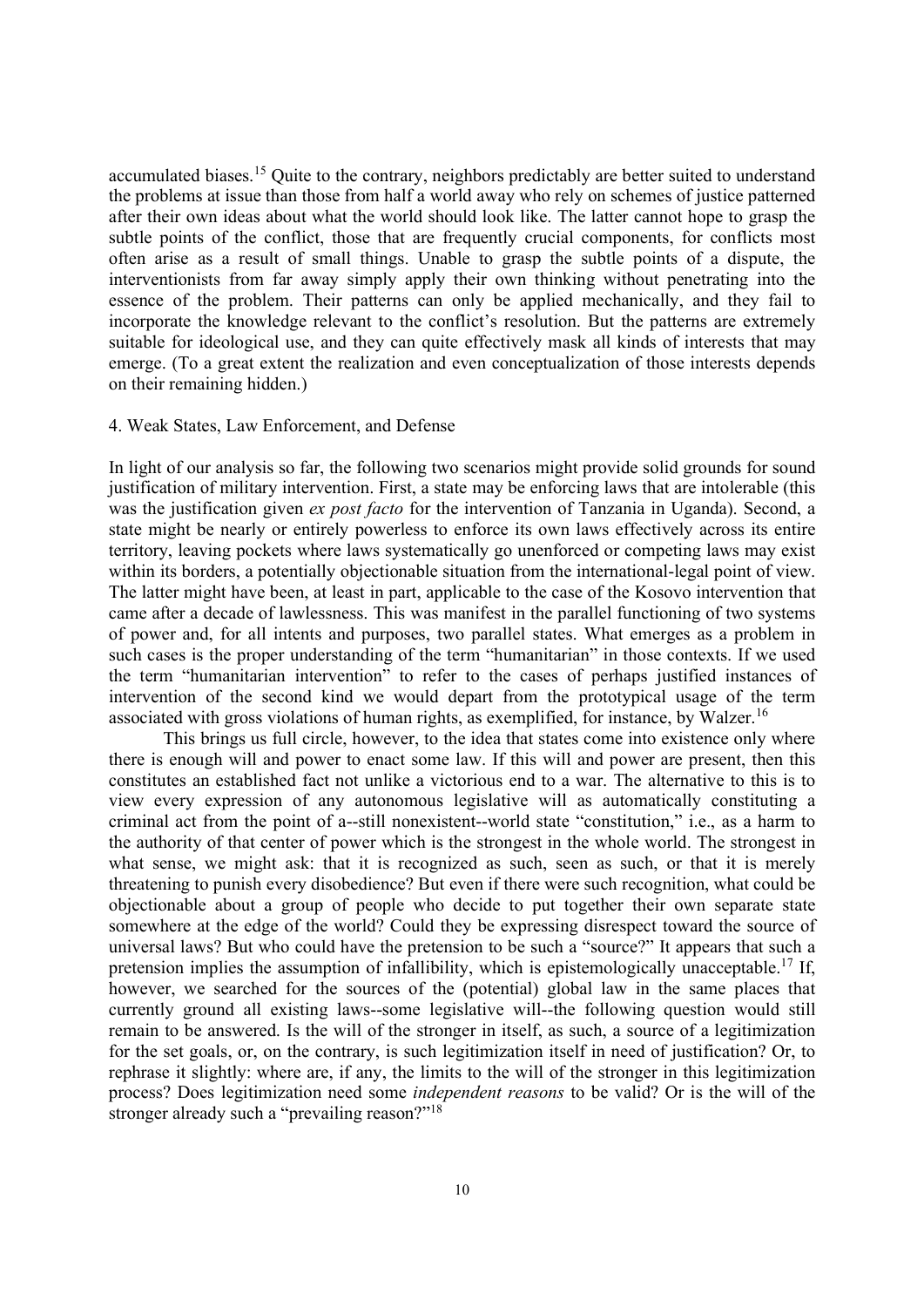This deliberation occurs against the background of an assumption that there is no danger of another world war. With this in the background, decisions to undertake smaller "actions" are immensely facilitated. Even the prevailing language indicates a peculiar shift away from "war" to "smaller actions" allegedly distinct from war. The very term "war" is all but eliminated from official discourse (certainly in the vocabulary concerning humanitarian intervention) and replaced by terms that indicate in advance which side is allegedly in the right. Terms like "aggression," "action," and "campaign" are increasingly ubiquitous. The former is presumably outlawed by regulations of international law, particularly by the Convention of the United Nations. The latter terms should indicate that warfare or military action is not occurring but, rather, a police action (regardless of the fact that an army is far more involved than the police). Even various (social) experiments are contemplated and referred to by terms like "peacekeeping," "peace-enforcing" (which should further strengthen the impression that supposedly a police "action" is at work), and even "peace-making"--which, as far as the meaning of the phrase could go, designates precisely war.

 The sole remaining thing with a remote war-like character that must be eliminated is aggression, not as a word but as an offensive, and for that matter criminal, act. This is precisely why the side that finds itself under attack is labeled as the aggressor. However, the goal in this is not victory, but the ability to dictate specific sorts of behavior to those who are desired to be influenced. Since it is not war that is at stake, victory is unimportant. This provides enormous maneuvering room for retreat; it is possible at any moment (as can be seen from the case of Somalia and perhaps even of Vietnam if we look at it more carefully from the angle of subsequent developments and envisage retreat as a goal of the presumably "defeated" side). Victory, in fact, could not even exist--for defeat is impossible! It could not even be envisaged as a possible option. And by excluding victory and defeat--as "war-like" characteristics of the conflict--the notion of an "enemy" is also eliminated (even though it is still used, but only from inertia, in the jargon of the mass media), which then clears the path toward total universal benevolence. Since the goal is not victory but achievement of the best effect, there can be no limits to possible progress either. In fact, no limits exist to the use of any means that could lead to the goal. The goal justifies any means and actually demands the use of the most efficient ones. It is clear the most efficacious means would be the use of overwhelming force. Thus, force becomes indistinguishable from politics. There is no shying away from any means. (Any means? Does that include manipulation, lies, and propaganda, if they happen to be best means? There is nothing contradictory in these being, in fact, the best means.) Readiness to use force becomes something positive, a sign of attentiveness to making progress. In any case, this should also be covered by the principle of rationality, for this is simply a matter of someone who is unwavering in selecting a goal choosing the best means for reaching it. All of this gets further psychological support in the context of the above-mentioned fact that no serious military attack from any direction seems possible and is certainly not expected.

### 5. Supremacy

These considerations may perhaps also be understood in terms of a disposition to secure the maximum security that one can achieve in advance. Imperial politics always includes among its goals security, which for the sake of accomplishing high aspirations on a wide--even global- scale requires continuous monitoring, alertness, and (combat) readiness. This implies domination. One way to achieve dominance is certainly through (military) superiority, as a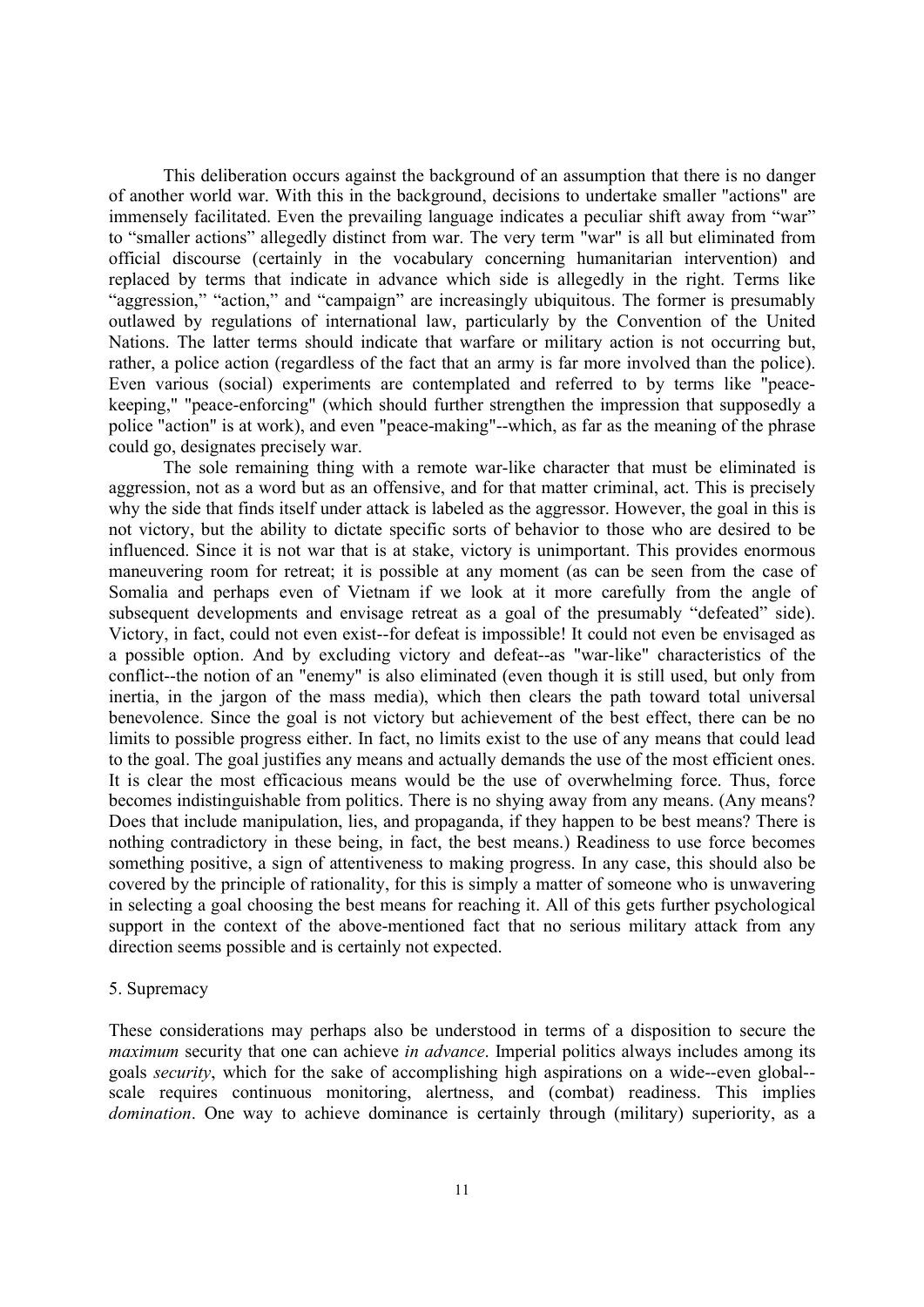strategic position incorporates the stance that in no situation can there be a question of who is stronger. In this way the set of chosen foundational values is very strongly protected by supplying a notion of "justice" that affords it a principled and mighty defense. Legitimacy is thus secured both internally (via the notion of consent) and externally (via the notion of injustice that serves to annul any factually legitimating process existing as a result of, perhaps only servile, prior acceptance of a *different* value system than the one protected by the presupposition of this supremacy). Injustice is not simply a matter of encroaching those constraints that the more powerful can illegally mete out to the weaker (in the sense that this would violate some "strong," i.e., legitimate, interests of the latter), but there also exists the presupposition about the strongest one, the one who "most intensely cares about everything"--who will ensure that all legitimate interests are respected and illegitimate ones are punished. This is a description of the most extreme situation, of course, but it is the direction in which the logic of this "ensuring" leads. Thus, the *monopoly* on power becomes (in a fashion similar to how it secures the internal legitimization of law) in some sense a logical consequence of "imperialism," not only that power obtains the supreme evaluative role (including the right to be offended by others' acts that deviate from what "we" regard as "just"), but also that a transition to factually secure this position is effected. This presupposes *supremacy*, not only with respect to (earthly) evaluative processes, but also with respect to (pure) force. Liberalism and democracy, hence, no longer have their basis in autonomy. In their places comes *one* among many possible *interpretations of* content that could be subsumed under those concepts. This interpretation then advances in the form of a *political force* with its altogether specific political program its foundation. This political program becomes the final basis of all legitimization and, given its distinct nature, every deviation is defined as "injustice." This circumstance manufactures conflict that can be "controlled" only through securing the supremacy over all other sides in this universal conflict. Supremacy appears necessary in order to realize the "unity of the idea of justice." It must be adequate to produce dominance, and, if insufficient to prevent conflicts, must be able to ensure they cannot escape control, or (worse) that their outcomes become uncertain, leaving the possibility open for "the other side to prevail."

 Initially this is embodied in the strategic purpose of any military--that it be ready to successfully repel any attack. This purpose would be secured with certainty if one had an army that were superior to every other army. However, whenever war is possible, this kind of success cannot be guaranteed, so war would have to be abolished altogether. Overwhelming force would be required, with a single and absolute military superiority. It appears quite logical that choosing to intervene in such circumstances would become a great deal easier for two reasons. First, the reduced (and relativized) cost of intervention would make this decision easier. Second, because the whole decision-making process would be affected by this (low cost of intervention) an additional "reason" would be produced that would both facilitate the decision and generate a sense of "mission," a call "to do something" that is not only possible but also easy. All this is embedded in the logic of globalization: that the entire world become subsumed under a single measure, with rules that make the world into a network of influences that will "solidify and secure world peace." The presumption of general value commensurability that emerges from this unification process leads to the conclusion that everything that is simultaneously good, easy to achieve, and generates no conflict with other values if realized, therefore, ought to be realized. Absence of principled conflicts between values implies a maximalist pretension that the totality of the possible "good" really be actualized, hic et nunc. In this picture ruling the world becomes almost a "science," while politicians resemble benevolent experts who make sacrifices for the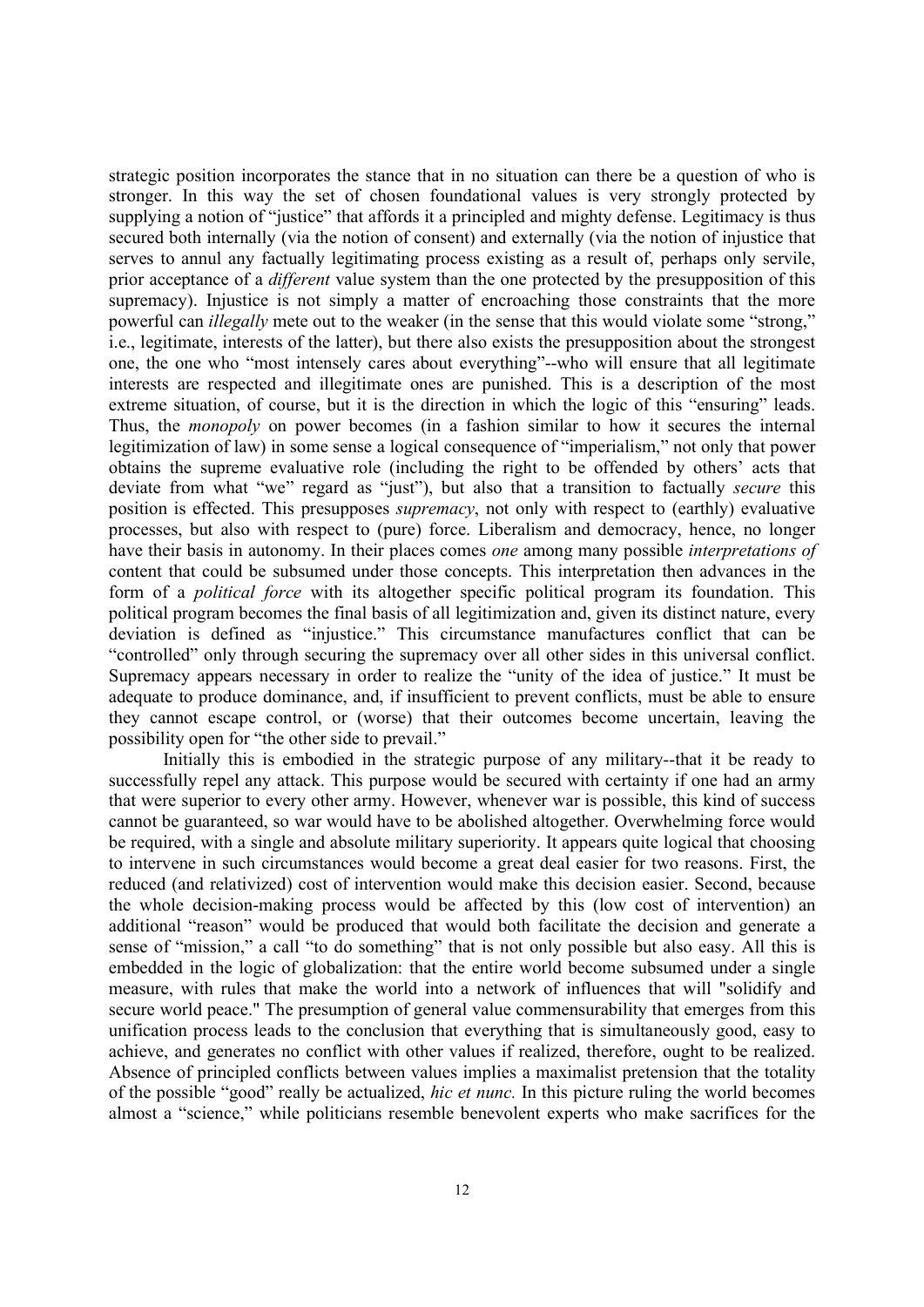sake of those they rule, and again in two senses: because they decide for them (for they know what is good), and because they then execute those decisions, often over unreasonable reluctance from those on whose behalf they make sacrifices. The key difference remains, however, between the (globally unified) "avant-guard" and the complex (heterogeneous) remainder of the world (comprised of those who are to be "helped" and "defended".)

 There are two important points here. First, those who break rules are perceived as presenting danger that merits no toleration, and respect for the rules governing the distribution of influence is sine qua non for membership in the "world community." This membership, of course, is primarily important because it saves one from being a possible target of attack. Second, when there is total superiority over all others, the term "defense" loses all meaning. This is a very peculiar situation, for if there were no defense everything it presupposes should also become absolutely redundant: the ends of defense such as the state and its borders as well as the means of defense, such as standing armies and weapons. This is the corollary of the prescription implicit in the process of globalization or one of its goals. If defense were no longer needed, everything would be transposed on the positive axis of human activity; everything would be done for the sake of positive values of well being, prosperity, and happiness. There would be nothing to be "defended."

 The question, however, is whether this brings more security or less (even though security is not included among the fundamental values of globalization, having been on a lower lever than prosperity, democracy, etc.) We may consider whether or not globalization could be accomplished without a decisive role for the US military. Taking seriously the logic of globalization and what was just stated above, two more questions might be raised. First, should the US intervene even in, for example, China? The question that is posed by Walzer<sup>19</sup> in this context must be generalized to this level of "generality." Furthermore, if the answer is positive, the logic above dictates the second question. What is a greater danger for peace: coercive enforcement of democracy (with the aim of enhancing universal prosperity along the way)<sup>20</sup> or acceptance and living with the fact that others are different? The latter amounts to tolerating the unpleasant situation that others choose to shape their lives collectively, not only individually, in ways different from ours. Even assuming that the concept of justice is the same all around the globe--that there is no principled differentiation among collectives with respect to their basic goals (and that all disputes concern only the means for those ends) and that these collectives are not "moral strangers"<sup>21</sup>--it does not follow in the political sense that the world ought to be united. These collectives, as actual ongoing forms of life, certainly will experience direct conflict over the realization of the same goals (each wanting to take the fruits of this realization for themselves).<sup>22</sup> Moreover, the concrete articulations of these per assumption identical goals will obtain different forms with the passage of time, created of varying traditions.

 In the end, there remains the question: is universal peace guaranteed once all countries become democracies? Or is more required, such as that all countries become affluent? Or is it something more than that? Perhaps even this would be insufficient, and what would be required is for the entire world to become just one state. But, as an author noted, crusades mean a lot of labor for soldiers, <sup>23</sup> and "full spectrum dominance" is certainly a sufficiently removed goal that much work remains to be done along the way to achieving it.

6. Promotion of Human Rights as a Reason for Internationalizing Internal Conflicts

Ascertaining violations of human rights is not a simple matter of empirical inquiry. In order for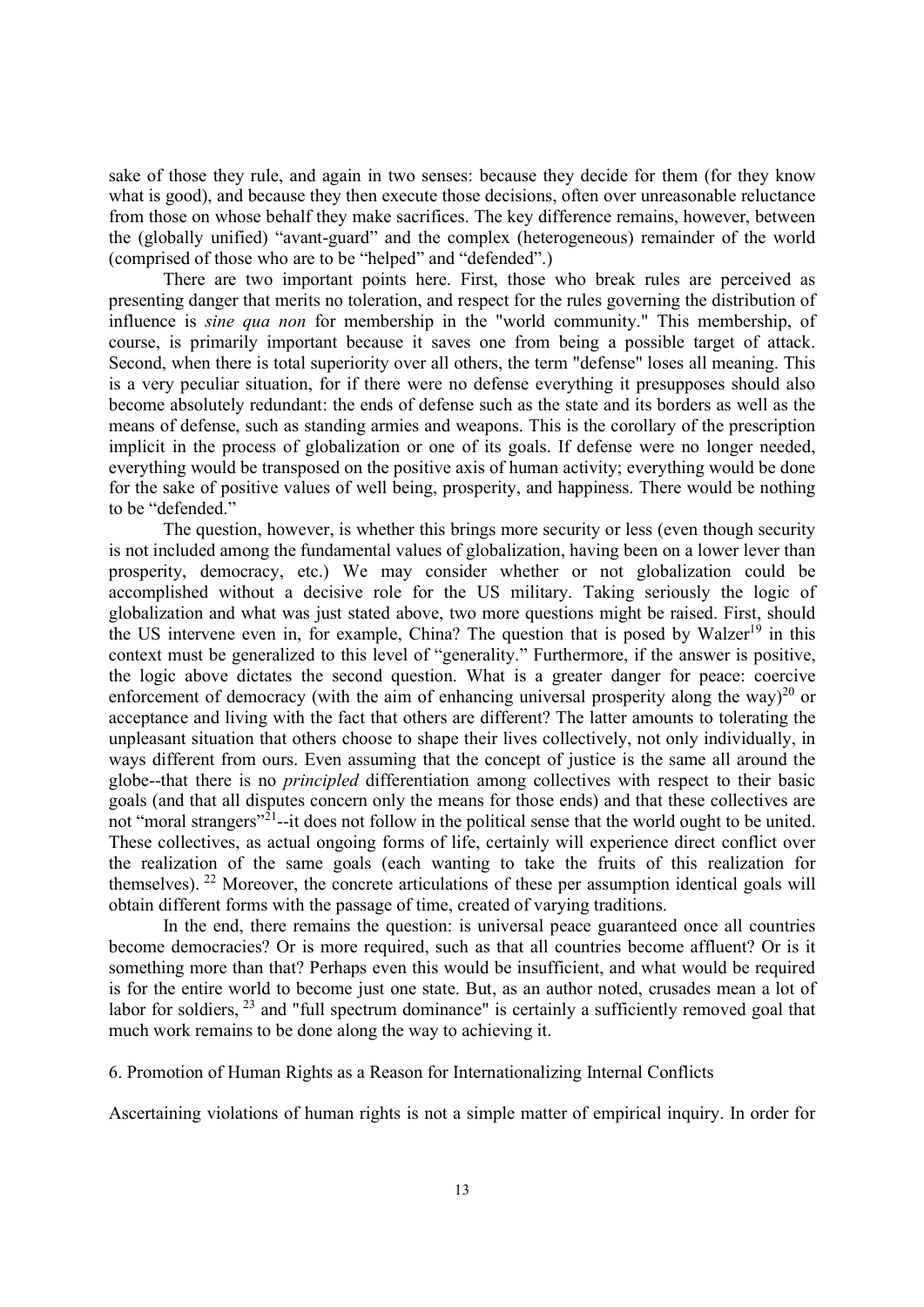these violations to be identified an interpretation is necessary, and it might often be the case that the applied interpretation depends on factors, invisible at first sight, which render it defective or inadequate. Should such an interpretation lead to radical inferences the resulting mistakes may be enormous. Often a selection is made among many pertinent factors ruling some of them more or less definitionally important for a given case, which could lead to a very biased, skewed, partial, or incorrect picture of the real state of affairs. Since the inferences in question deal with very important matters, making them could lead to extremely serious, long-term, negative consequences. Though tolerance may be among the proclaimed ideals, nurturing respect for the different ways life is organized remains a tedious, burdensome objective. Foreign and alien (e.g., "non-democratic") ways of life can be susceptible to an "excess of interpretation," as well as to a "deficiency" of interpretation, but always with significant, often far-reaching consequences.

 To take an example, consider an attempt to fulfill a most sincere and powerful desire for self-determination. It is almost inevitable that actions associated with this sort of attempt will lead to conflicts that may be perceived from afar as violations of human rights in the sense that there are those whose perhaps genuine and strong desires may get stifled and suppressed. It may be that actions motivated by a drive for self-determination get punished, not necessarily with disproportionate severity, but perhaps seemingly so. Or it may appear that they are even suppressed by means that are neither enjoyable nor entirely morally defensible. However, it is quite possible that the same matter, when scrutinized in its immediate environment, or within one's own state, could give rise to an entirely opposite perception that what is occurring is a simple matter of enforcing the laws of the land in the most usual manner. The perception may not be any different than the perception of the enforcement of tax laws, for example, that may include forced payments, which in many circumstances is very unpleasant for all involved and often is even morally suspect. Is this a projection of one's own way of life onto others? That is not clear, but it need not be. But neither needs this be the application of a double standard--one evaluation for "us," another for "them." Instead, this may simply be a result of differing perceptions that fail to incorporate, purposefully or not, precisely those elements of similarity and regard only those that lead to the conclusion that something unpleasant and wrong is going on. If it so happens that the bearer of this perception is the one who is in the position to intervene, or one who feels called upon to do so--and who in the contemporary circumstance of the univocal media is in fact delegated to "do something"--then this will significantly affect the process of decision-making so that the application of a double standard will become, as it were, a corollary of the blunder contained in the initial perception itself. When this is compounded with the perhaps natural propagandist tendency toward exaggeration, and, perhaps also natural, but certainly immoral, desire for choosing a side in someone else's fight, then a peculiar spiral of evil may emerge resulting in the (unsanctioned) enjoyment in the suffering of strangers. All the while this enjoyment is expressed in the lynch-mob-like scream that "something must be done," that the "something" must be drastic in nature (as compared to what is presented as a problem), and that those who "must" do that something are "we ourselves." The whole thing, however, may be that we are dealing with actions that incorporate conflicts and result in various rights violations perhaps involving all agents in the conflict.<sup>24</sup> That is, these may include violations of the rights of both those who break the law and those who try to enforce it, perhaps using violence, encountering all the while a disproportionate and unnatural resistance to the performance of their work duties.

 All of this, when occurring elsewhere, can quite easily be experienced as a violation of someone's human rights, while similar situations at home are treated as routine responses to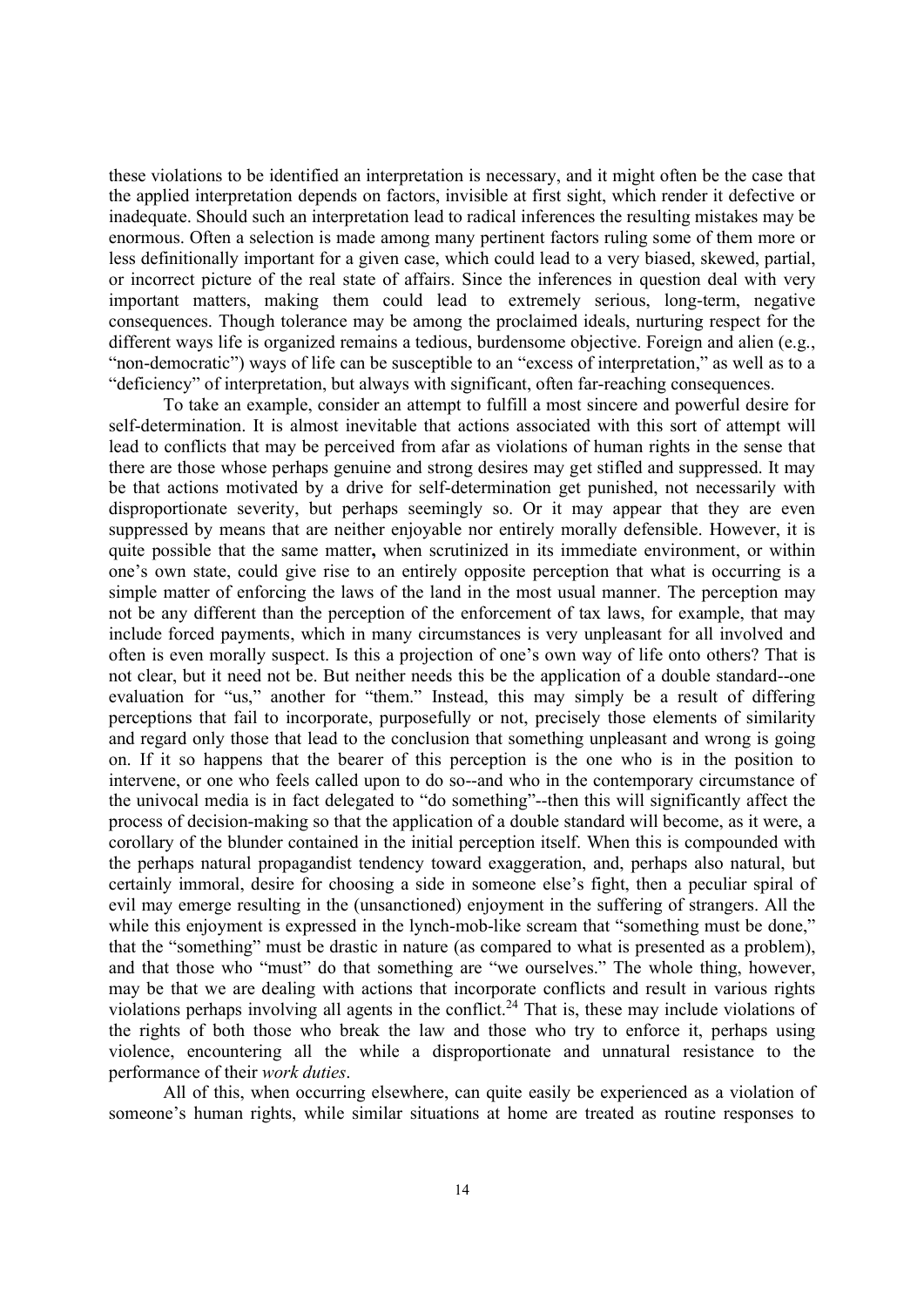violations of the law. Consequently, it often appears that intervention, in situations when the targets are weak states with weak authorities,  $25$  is a "solution" to a problem that represents not only interference with internal affairs, but also a drastic negation of domestic legislation, i.e., the very same thing that the intervening sides in their own countries scrupulously respect. Hence, the very same items that are at home regarded as lawful handling of rebellion and/or criminal activity are seen in other countries as violations of human rights.

 In this context, two relevant possibilities ought to be mentioned. First, it might be an element of the strategy of the rebelling side to send a message to the world that violations of human rights are occurring, and, regardless of the fact that this may really be the case, the goal of this strategy--perfectly rational from the stance of the rebels or potential rebels--may be something else. Instead of focusing on the source of the problem (which in some cases also may lead to conflict, but more often leads to an emerging need to address the problem and find a solution to the conflict), the strategic goal may be to generate wide sympathy and support for "the cause." Second, a latent conflict may become inflamed (and the need arises to send out to the world compelling messages about human rights violations for the sake of this same goal of generating sympathy and support) because an opportunity for it is quickly snapped parasitizing on some other (usually larger) conflict. An example of this is that of the Iraqi Kurds, who were successful in conjoining their tendency toward self-determination and self-rule to the larger political situation of the Gulf "War." What is particularly interesting here is how much attention has been given to the human rights violations of the Iraqi Kurds in the writings of authors who deal with human rights, which is dramatically disproportional to the lack of attention to, arguably, the considerably more serious human rights situation the Kurds have faced in Turkey, for example.<sup>26</sup>

## 7. Conclusion

The pro-interventionist stance, justified in terms of the promotion of human rights, in light of our analysis, therefore, has the following two defects: (1) it functions as a continuous generator of increasingly frequent conflicts; and (2) it creates the requirement that there be some supreme authority that would have at its disposal adequate capabilities to apply coercive force wherever needed. Adequate capabilities in this context, of course, imply having a massive military might, since in its absence the authority to use coercive force could not amount to much. The need for a supreme coercive force is based not only on the natural mistrust that always exists among people requiring extra security measures, but even more on the heterogeneity of the world bitterly resisting any unification in the department of ideals. Furthermore, a single authority is also required in order to provide for the possibility that interventions be interpreted as defensive actions. It is not possible to treat the combating of human rights violations as a sort of defense unless there exists a unique point of reference fully authorized to interpret situations without allowance for appeals. Otherwise who should instigate and complete the intervention becomes questionable. As things stand in the current international legal order, states are those entities responsible for making final decisions about whether to intervene or not. Given that sovereignty represents a regulative rule that is required for law to be constituted within a territory (though sovereignty itself is never "absolute"), and given that the existence of states in the world has its moral and political justification, it is unlikely that in the future humans will do away with states.

 If, however, all municipal laws require, in order to be valid, an imprimatur of and authorization from an "international authority" (not necessarily in the sense that they are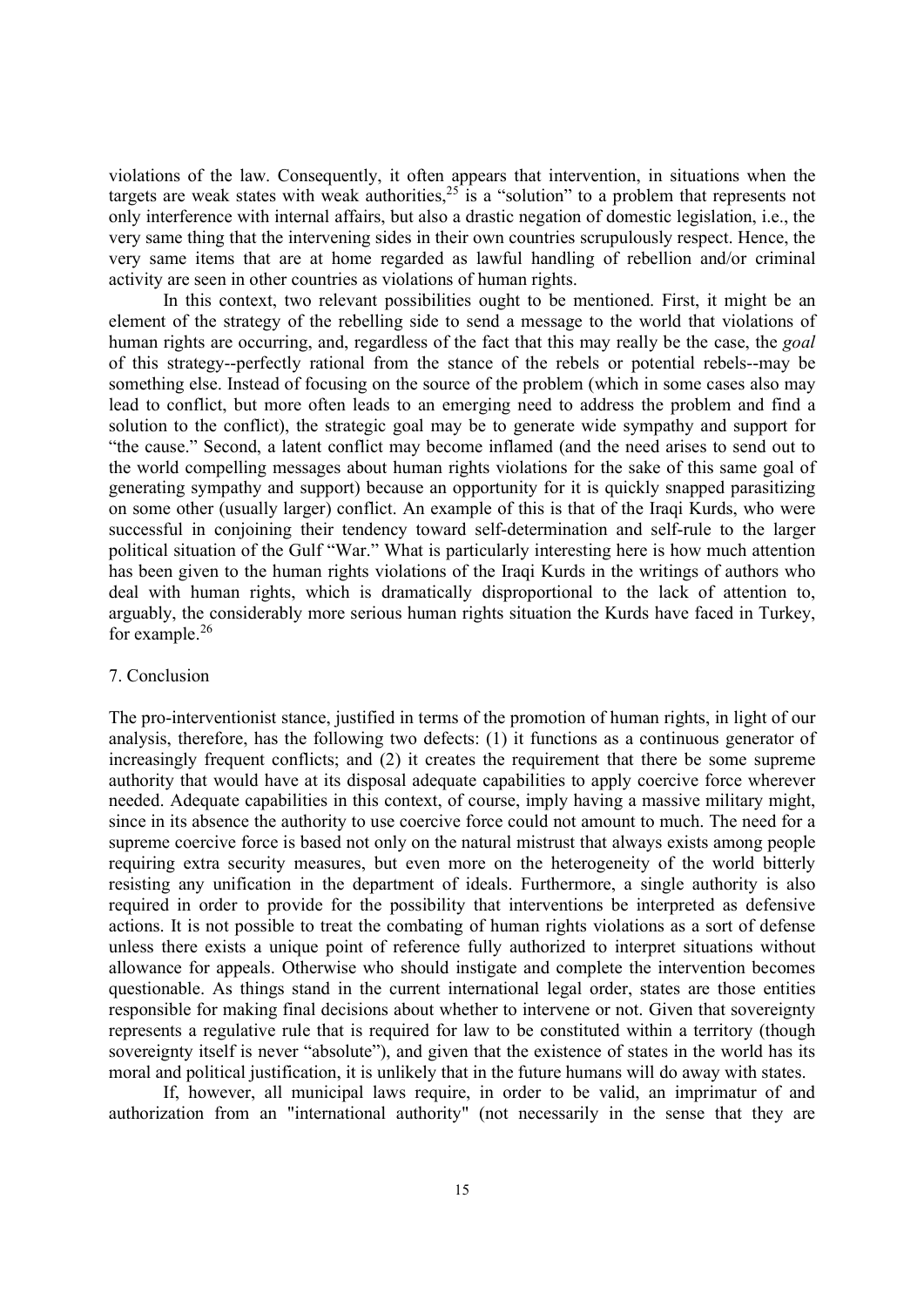legislated by this authority, but in the sense that the latter authority could--temporarily or permanently--revoke or cancel laws implemented by any given domestic authority), then, assuming the nonexistence of the world state, no law could be perceived as reliably binding. The purpose of law, however, is precisely to offer protection--including, among other things, by making it clear what is legal and what is not. The purpose of this is to offer guarantees for exactly those freedoms that a given society has selected for such protection. If validity of law depended on an *ad hoc* approval from someone presumed more powerful--if states inherently had no other source for constituting the legitimacy of internal rulers except through approval from a world super-power--then there would no longer be any solid or reliable state-power.<sup>27</sup>

 Thus we return to the basic question: does tolerance mean leaving others alone to decide how they will regulate their lives as collectives as well as individuals, or does tolerance mean insisting on providing all options to all people on every corner of the globe? In other words, everything turns on the definition of the term "pluralism." What does it mean? Does it mean preserving a variety of social orders (societies that differ one from another) or constructing a united world that will contain just one "society" that "overcomes" social differences, in order to tolerate individual differences? It appears that it is the latter that the doctrine of human rights professes and demands.<sup>28</sup>

**Notes** 

<sup>&</sup>lt;sup>1</sup> Cf. M. Walzer, "The Politics of Rescue," Social Research 62, 1 (Spring 1995); B. Williams, "Is International Rescue a Moral Issue," Social Research 62, 1 (Spring 1995).

 $2$  For this discrepancy, see J. Shand Watson, *Theory and Reality in the International Protection of Human Rights* Ardsley, NY: Transnational Publishers, 1999), especially chapter IX

<sup>&</sup>lt;sup>3</sup> This permission is, ex hypothesi, not primary but parasitical on the antecedent principled prohibition of that sort of action

<sup>&</sup>lt;sup>4</sup> Cf. I. Kant, Metaphysik der Sitten, pars, 46, 47; Metaphysics of Morals, trans. Mary Gregor (Cambridge: Cambridge University Press, 1991) 91, 92: "The legislative authority can belong only to the united will of the people"; "... superior [authority] over all ... from the viewpoint of laws of freedom can be none other than the united

people itself."<br><sup>5</sup> That the boundary must exist is perfectly clear, however, and can be further clarified by the fact that various rules could be envisaged which cannot be constituted--or tolerated--as laws. The notion that this boundary must exist is the source that generates universalism of the pretension in those norms contained in the doctrine of human rights according to which those rights are everywhere and always identical. However, that is not so; simply because there exists a boundary applicable to the possibility that certain rules could be constituted into laws, it does not follow that those rules are everywhere true. What does follow is that there are rules such that their eventual pretension to count as laws or to be declared as laws would be null and void. Thus a minimal universality is preserved--in the negative form, as a principle that determines this boundary beyond which we have rules that cannot be recognized and/or tolerated. But also preserved are diversity, variability, and differences that result from tolerance and from a rejection of the pretension that only "our laws" are really laws. Determining this boundary is of course a very difficult task, both theoretically and practically--this should not surprise us, as it presupposes defining a boundary beyond which tolerance is no longer justified. Theoretically speaking, there is a sense in which this demarcation can and cannot be made: a principle could be articulated according to which this determination is made, but a concrete decision is a matter of moral practice and presupposes a certain responsibility, which could hardly exist if the point of the boundary were to be determined "deductively" by logical necessity from some description of the given state of affairs. This seems to be a general characteristic of moral evaluation, and implies that making a decision in the moral context always incorporates the taking of some moral risk. But it also opens, rather than closes, the space for acting in ways that may turn out right or wrong, so that it could never be known in advance with absolute certainty which they are.

<sup>6</sup>The ignoring of sovereignty may not be necessary, in fact. It stems from the assumption that the final and precise list of "human rights," along with their definite description, can be given, in order to accomplish the outcome that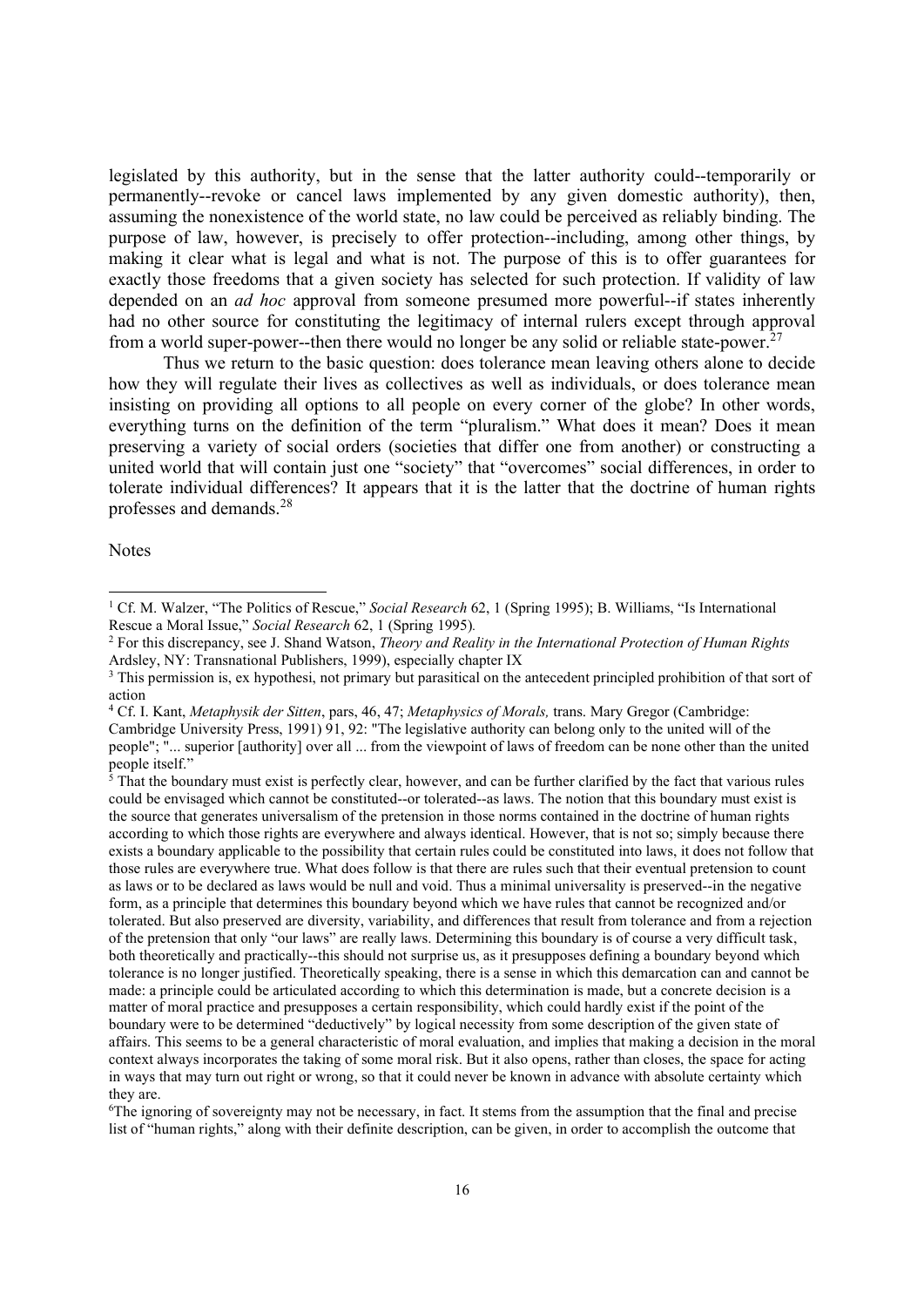this theory--once it starts functioning as an ideology--generates: the motivation that these rights, as basic, be "secured for all." What creates a problem here is not the term "rights," nor in a certain minimal senses the term "secure" (though the latter is an enormous problem because there is a requirement to articulate a viable conception of justice that could be cosmopolitan), but is rather the term "all." Does this term stand for "all" as equals (which is implied by the finality of the list and by the definiteness of the description of "human rights") or does it refer to "all" who are here, who really exist, and who are the way they are: free and fallible--which mutually imply each other. <sup>7</sup> It is possible, however, that a strategy might be formulated that would to a large extent reduce the importance of this factor of arbitrariness. In a way this is the case with the current US military doctrine of "overwhelming force" that tends to completely exclude this factor. What stands in the way is the third factor from the triad that determines the human position in the world: temporality (the triad consists of freedom, finality, and temporality). Conditions might arise for the application of such a strategy. But, given that these factors represent only the basis for constructing any values at all, while those values gain their motivational force--in the form of interests--through much more complex sets of influencing factors, there could not be an advanced "securing the security" of human rights to "all," even according to this rough description. The intervention in Somalia quite clearly shows this. Though it was conceived by all accounts as humanitarian in nature, the motivation, however, could not endure to realization--for the part that deals with "securing" (in this case some humanitarian goals) is always just one among many mutually competing interests. The ideology of human rights is forced to presuppose the impossible: that in any set of interests, securing basic human rights is ultimately the strongest interest always and in all places. <sup>8</sup> But also those who favor "abolishing" sovereignty don't ever say where it would "go." That is, they fail to offer

reasons describing how the elimination of sovereignty from a nation and its transplantation elsewhere is anything other than usurpation. Nor do they tell us what sorts of features the elite absorbing it would have to have so that this action wouldn't be usurpation--how this would be something different than a simple transposition of sovereignty to more powerful side.

9 Foreign laws may not only be perceived as better than the ones in the land of the perceiver, but according to all parameters really be better. That will in no way change things. The conquerors of the world as occupiers have always had to face this matter anew. When, for example, Napoleon's France (marching in the name of all-inclusive human progress) conquered Spain, five years of resistance ensued (until the French were driven out of Spain in 1813), which to many may have appeared irrational and backward; even in Spain itself a movement, 'Afrancesados', existed whose members saw themselves as a "progressive elite" saluting and supporting the perspective of modernization that the French were bringing along, maintaining that this was better for Spain than the backward state of affairs existing then. Still, the mass of the Spaniards "preferred, in effect, to be backward and Spanish rather than progressive and Frenchifying." See Geoffrey Best, Humanity in Warfare (London: Weidenfeld and Nicolson, 1980) 114-15.

<sup>10</sup> Hence, even the enforcement of the "divine justice" on earth is doomed to be illegal in the most relevant sense of the word and this ought to be the principal achievement of the secular emancipation in the progress of the mankind. No matter how, for example, The Holy Inquisition may have appeared both just and in its form "lawful," or "legal" but that form is false; this is why its judgments are illegal even when they are just.

<sup>11</sup> Cf. J. Babic, "War Crimes: Moral, Legal, or Simply Political?," War Crimes and Collective Wrongdoing:  $A$ Reader, ed. A. Jokic (Oxford: Blackwell, 2001).

<sup>12</sup> Speaking of means, Walzer avers: "In many cases nothing at all will be done unless we (US) are prepared to play one or the other of these parts--either the political lead or a combination of financial backer and supporting player. Old and well-earned suspicions of American power must give way now to a wary recognition of its necessity." (Walzer at this point adds a very curious constraint, that this optimism wouldn't be so warranted if "there were a Republican president"!) See Walzer 64-65. Similarly Richard Haas apologetically states: "On balance, ... the question of US military intervention becomes more rather than less commonplace and more rather than less complicated"; R.N. Haas, Intervention: The Use of American Military Force in the Post-Cold War World, Washington, D.C: Brookings Institution Press, 1999) 2. A.J. Bachevich, critically observes: "...the American military establishment will assert itself proactively to 'shape' the international environment"; Andrew A. Bachevich, "Policing Utopia. The Military Imperatives of Globalization," The National Interest (Summer 1999): 8.

<sup>13</sup> The need for a supreme power of enforcement, so characteristic of the "constitutive" aspect of law (hence the dialectic between the "regulative" and "constitutive" legal norms can never achieve the level of full universality, as in morality) is not satisfied at the international level. This need comes from the impossibility of avoiding distrust, and this lack of trust makes the legal norms (laws) into something very different from planning (though the way I have defined them here, given that legal norms express some political decision, i.e., decisions of some legislative will, they could appear to be just that: projections, decisions about the ways to act, which actions will be obligatory,